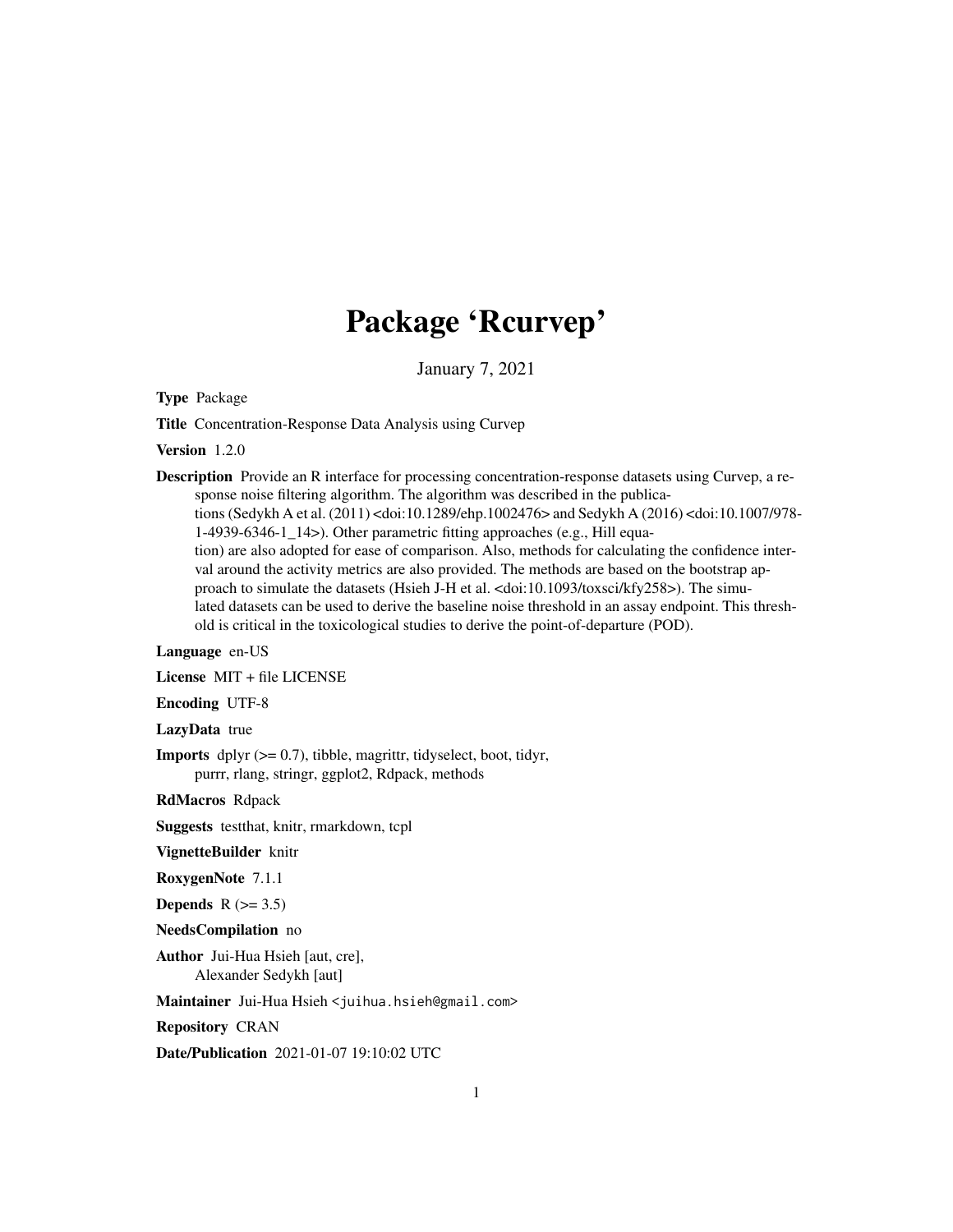# <span id="page-1-0"></span>R topics documented:

| Index | 24 |
|-------|----|
|       |    |

<span id="page-1-1"></span>cal\_knee\_point *Calculate the knee point on the exponential-like curve*

# Description

Currently two methods have been implemented to get the "keen-point" from the variance(y) - thresh $old(x)$  curve. One is to use the original y values to draw a straight line between the lowest x value (p1) to highest x value (p2). The knee-point is the x that has the longest distance to the line. The other one is to fit the data first then use the fitted responses to do the same analysis. Currently the first method is preferred.

# Usage

```
cal_knee_point(d, xaxis, yaxis, p1 = NULL, p2 = NULL, plot = TRUE)
```
#### Arguments

| d              | A tibble.                                                                    |
|----------------|------------------------------------------------------------------------------|
| xaxis          | The column name in the d to be the x-axis in the exponential-like curve      |
| yaxis          | The column name in the d to be the y-axis in the exponential-like curve      |
| p1             | Default = NULL, or an integer value to manually set the first index of line. |
| p <sub>2</sub> | Default = NULL, or an integer value to manually set the last index of line.  |
| plot           | Default = TRUE, plot the diagnostic plot.                                    |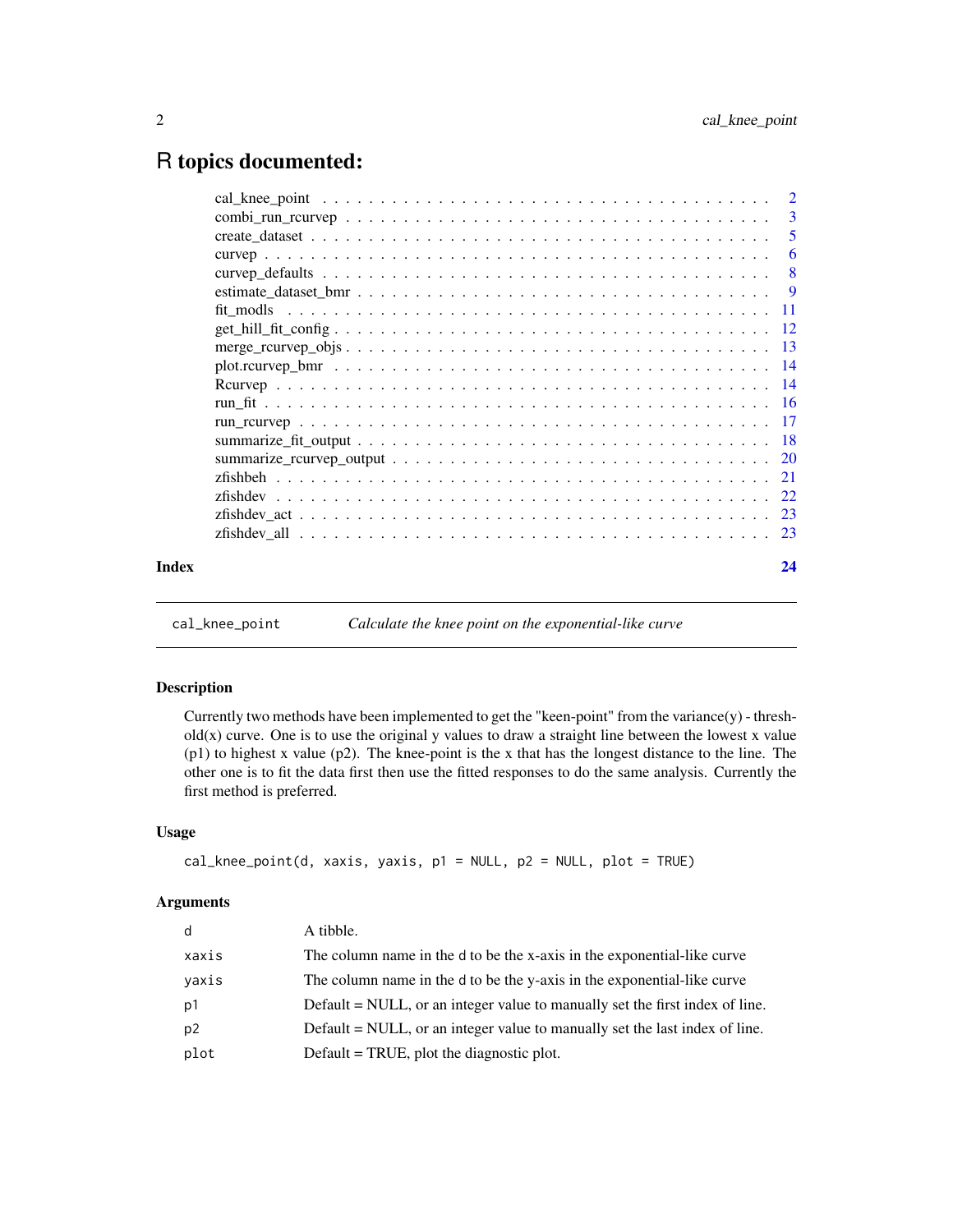<span id="page-2-0"></span>A list with two components: stats and outcome.

- stats: a tibble, including pooled variance (pvar), fitted responses (y\_exp\_fit, y\_lm\_fit), distance to the line (dist2l)
- outcome: a tibble, including estimated BMRs (bmr)

Suffix in the *stats* and *outcome* tibble: *ori (original values),* exp(exponential fit). prefix in the *outcome* tibble: cor *(correlation between the fitted responses and the original responses), bmr* (benchmark response), qc (quality control).

# See Also

[estimate\\_dataset\\_bmr\(\)](#page-8-1)

# Examples

```
inp <- data.frame(
x = seq(5, 95, by = 5),
y = c(0.0537, 0.0281, 0.0119, 0.0109, 0.0062, 0.0043, 0.0043, 0.0042,
0.0041, 0.0043, 0.0044, 0.0044, 0.0046, 0.0051,
0.0055, 0.0057, 0.0072, 0.0068, 0.0035)
)
out <- cal_knee_point(inp,"x", "y", plot = FALSE)
plot(out)
```
<span id="page-2-1"></span>

| combi_run_rcurvep | Run Curvep on datasets of concentration-response data with a combi- |
|-------------------|---------------------------------------------------------------------|
|                   | nation of Curvep parameters                                         |

# Description

It simplifies the steps of [run\\_rcurvep\(\)](#page-16-1) by wrapping the [create\\_dataset\(\)](#page-4-1) in the function.

# Usage

```
combi_run_rcurvep(
  d,
 n_samples = NULL,
 vdata = NULL,
 mask = 0,
 keep_sets = c("act_set", "resp_set", "fp_set"),
  ...
)
```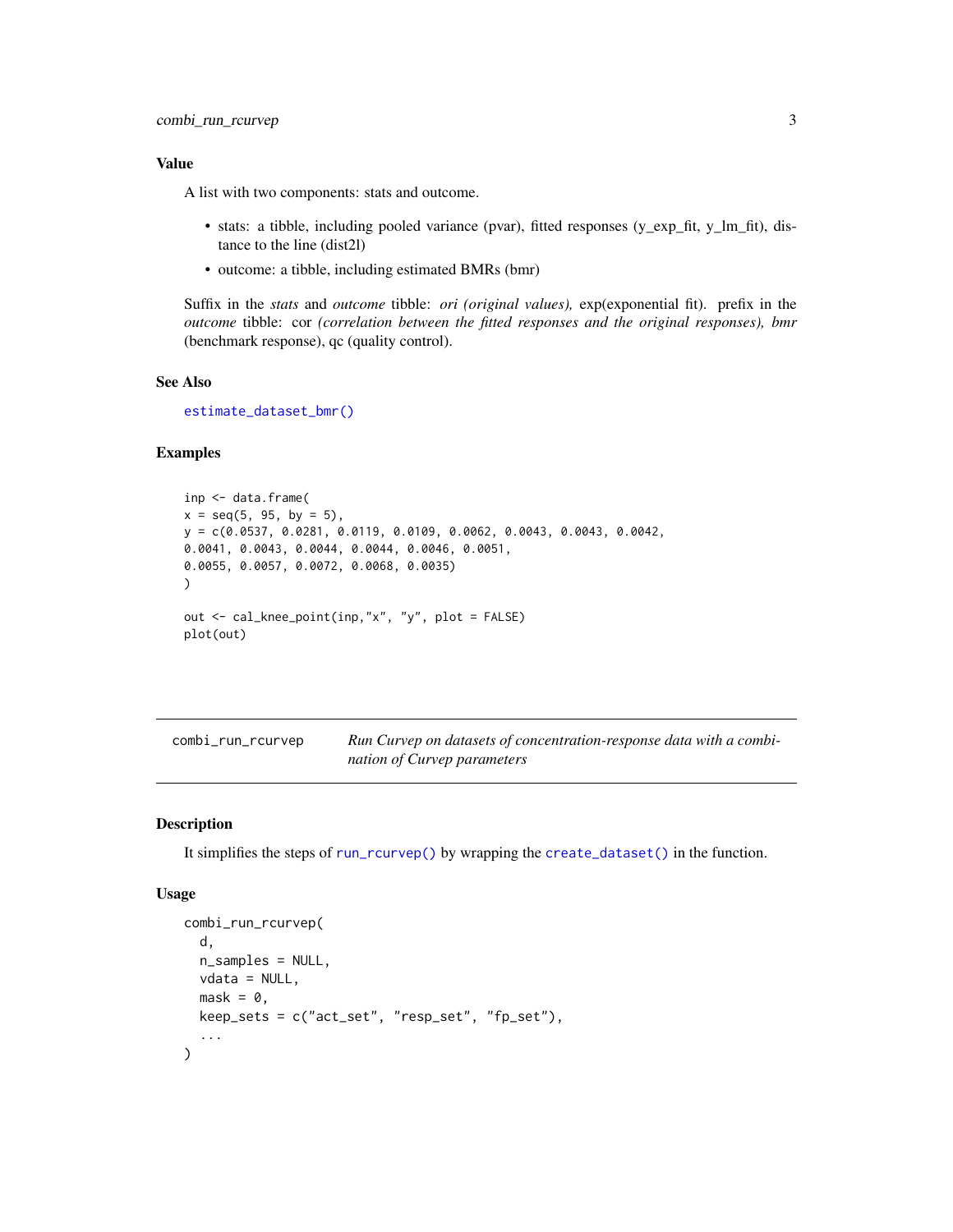#### <span id="page-3-0"></span>Arguments

| d         | Datasets with concentration-response data. Examples are zfishbeh and zfishdev.                                                                                                                                                                                                                         |
|-----------|--------------------------------------------------------------------------------------------------------------------------------------------------------------------------------------------------------------------------------------------------------------------------------------------------------|
| n_samples | NULL (default) for not to simulate responses or an integer number to indicate<br>the number of responses per concentration to simulate.                                                                                                                                                                |
| vdata     | NULL (default) for not to simulate responses or a vector of numeric responses in<br>vehicle control wells to use as error. This parameter only works when n_samples<br>is not NULL; an experimental feature.                                                                                           |
| mask      | Default = 0, for no mask (values in the mask column all 0). Use a vector of inte-<br>gers to mask the responses: 1 to mask the response at the highest concentration;<br>2 to mask the response at the second highest concentration, and so on. If mask<br>column exists, the setting will be ignored. |
| keep_sets | The types of output to be reported. Allowed values: act_set, resp_set, fp_set.<br>Multiple values are allowed. act_set is the must.                                                                                                                                                                    |
|           | • act set: activity data<br>• resp set: response data<br>• fp_set: fingerprint data                                                                                                                                                                                                                    |
|           | Curvep settings. See curvep_defaults() for allowed parameters. These can<br>be used to overwrite the default values.                                                                                                                                                                                   |

#### Value

An rcurvep object. It has two components: result, config The result component is also a list of output sets depending on the parameter, *keep\_sets*. The config component is a *curvep\_config* object.

Often used columns in the *act\_set*: AUC (area under the curve), wAUC (weighted AUC), POD (point-of-departure), EC50 (Half maximal effective concentration), nCorrected (number of corrected points).

# See Also

[run\\_rcurvep\(\)](#page-16-1)

# Examples

```
data(zfishbeh)
```

```
# 2 simulated sample curves +
# using two thresholds +
# mask the response at the higest concentration
# only to output the act_set
out <- combi_run_rcurvep(
  zfishbeh,
 n_samples = 2,
 TRSH = c(5, 10),mask = 1,
```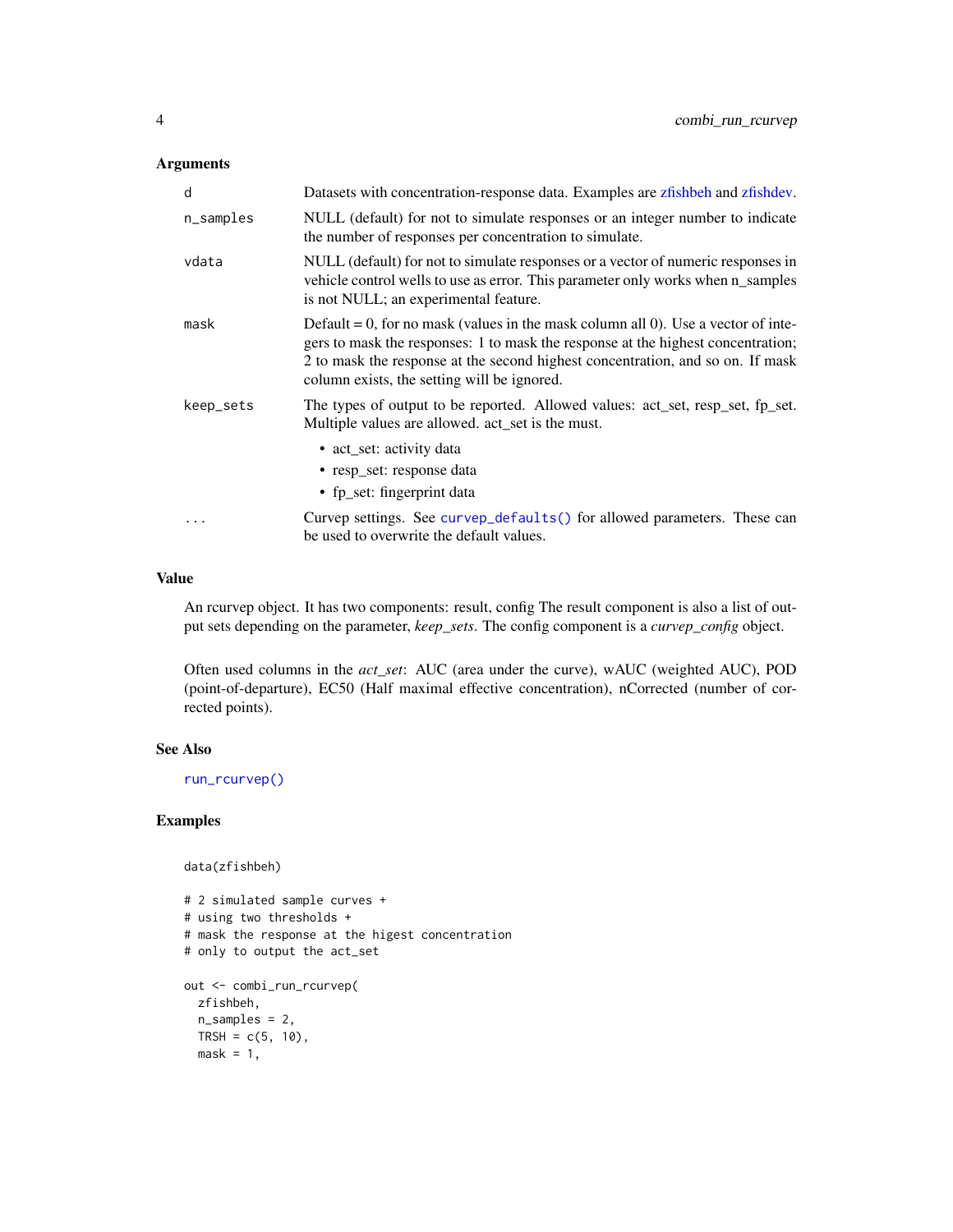# <span id="page-4-0"></span>create\_dataset 5

```
keep\_sets = "act_set")# create the zfishdev_act dataset
data(zfishdev_all)
zfishdev_act <- combi_run_rcurvep(
  zfishdev_all, n_samples = 100, keep_sets = c("act_set"), TRSH = seq(5, 95, by = 5),RNGE = 1000000, CARR = 20, seed = 300\lambda
```
<span id="page-4-1"></span>create\_dataset *Create concentration-response datasets that can be applied in the* run\_rcurvep()

#### Description

The input dataset is created either by summarizing the response data or by simulating the response data.

#### Usage

create\_dataset(d, n\_samples = NULL, vdata = NULL)

# Arguments

| - d       | Datasets with concentration-response data. Examples are zfishbeh and zfishdev.                                                                                                                               |
|-----------|--------------------------------------------------------------------------------------------------------------------------------------------------------------------------------------------------------------|
| n_samples | NULL (default) for not to simulate responses or an integer number to indicate<br>the number of responses per concentration to simulate.                                                                      |
| vdata     | NULL (default) for not to simulate responses or a vector of numeric responses in<br>vehicle control wells to use as error. This parameter only works when n samples<br>is not NULL; an experimental feature. |

# Details

Curvep requires 1-to-1 concentration response relationship. For the dataset that does not meet the requirement, the following strategies are applied:

# Summary (when n\_samples = NULL):

- For dichotomous responses, percentage is reported  $(n_in/N^*100)$ .
- For continuous responses, median value of responses per concentration is reported.

# Simulation (when n\_samples is a positive integer):

- For dichotomous responses, bootstrap approach is used on the "n\_in" vector to create a vector of percent response.
- For continuous responses, options are a) direct sampling; b) responses from the linear fit using the original data + error of responses based on the supplied vehicle control data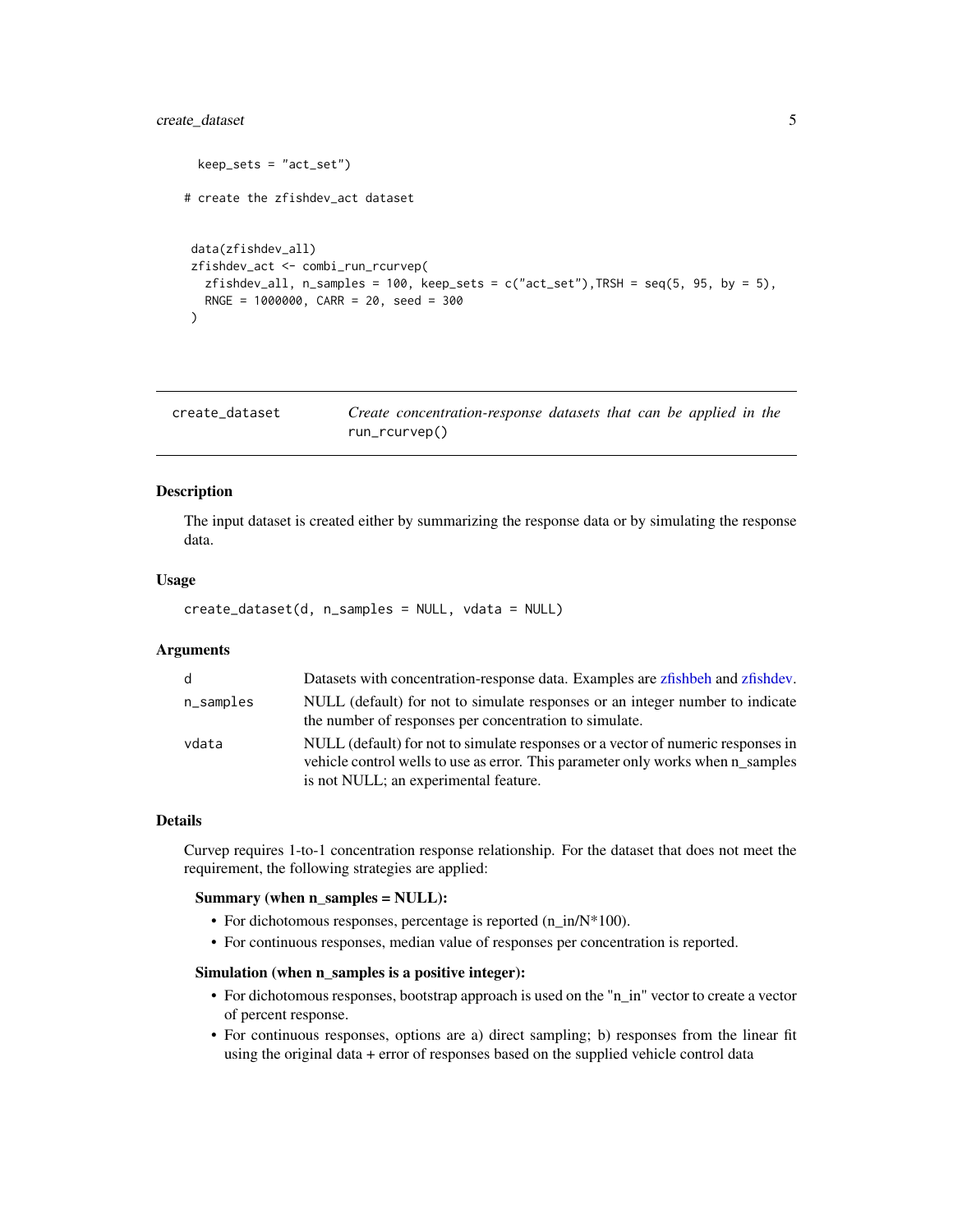<span id="page-5-0"></span>The original dataset with a new column, sample\_id (if n\_samples is not NULL) or the summarized dataset with columns as [zfishbeh.](#page-20-1)

# See Also

[run\\_rcurvep\(\)](#page-16-1)

# Examples

```
# datasets with continuous response data
data(zfishbeh)
## default
d <- create_dataset(zfishbeh)
## add samples
d <- create_dataset(zfishbeh, n_samples = 3)
## add samples and vdata
d <- create_dataset(zfishbeh, n_samples = 3, vdata = rnorm(100))
# dataset with dichotomous response data
data(zfishdev)
## default
d <- create_dataset(zfishdev)
## add samples
d <- create_dataset(zfishdev, n_samples = 3)
```
<span id="page-5-1"></span>curvep *The Curvep function to process one set of concentration-response data*

#### Description

The relationship between concentration and response has to be 1 to 1. The function is the backbone of [run\\_rcurvep\(\)](#page-16-1) and [combi\\_run\\_rcurvep\(\)](#page-2-1).

#### Usage

curvep( Conc, Resp,  $Mask = NULL,$ TRSH =  $15$ ,  $RNGE = -100$ ,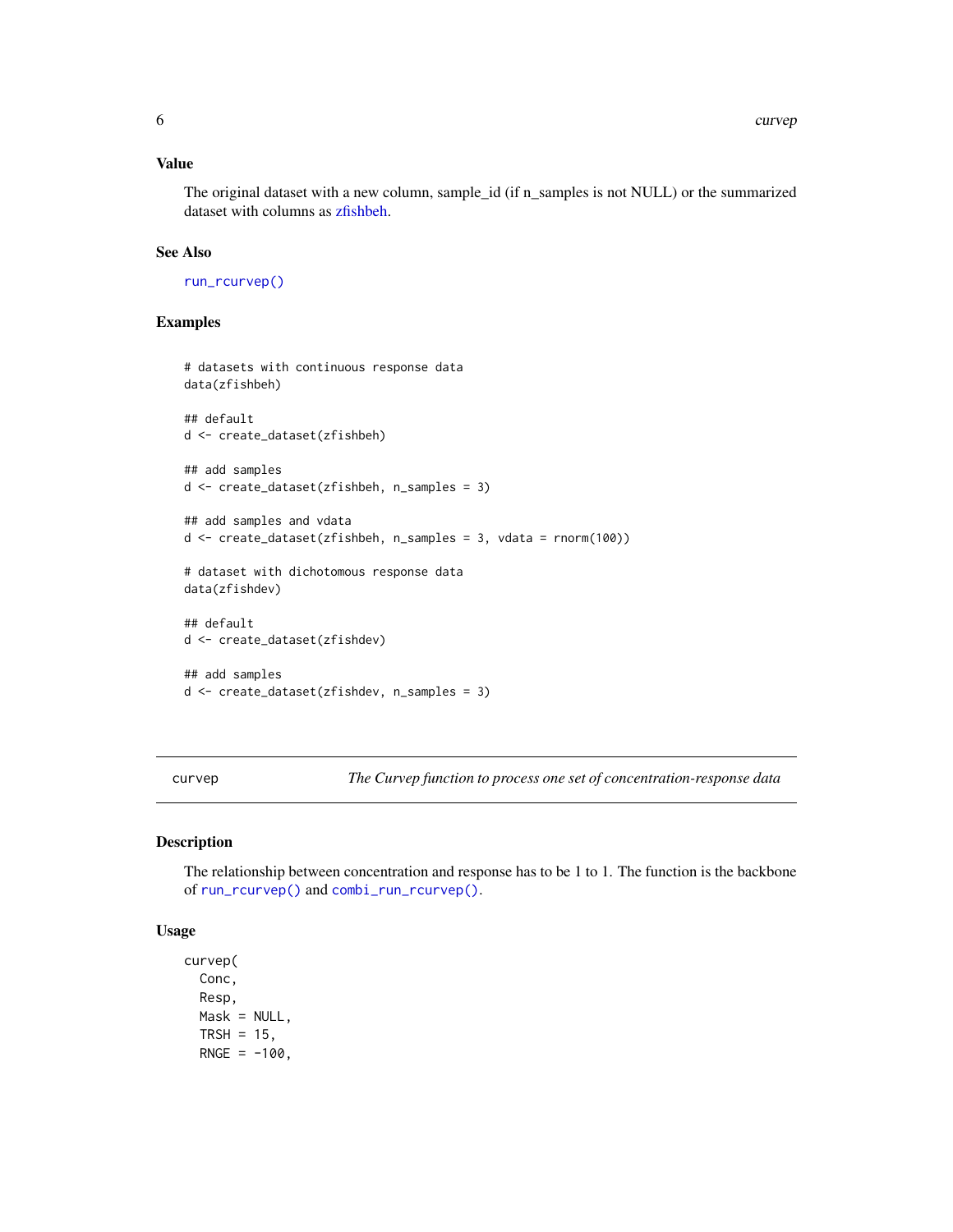curvep **7** and 2008 **7** and 2008 **7** and 2008 **7** and 2008 **7** and 2008 **7** and 2008 **7** and 2008 **7** and 2008 **7** and 2008 **7** and 2008 **7** and 2008 **7** and 2008 **7** and 2008 **7** and 2008 **7** and 2008 **7** and 2008 **7** and

```
MXDV = 5,
  CARR = 0,
  BSFT = 3,
  USHP = 4,
  TrustHi = FALSE,
  StrictImp = TRUE,
  DUMV = -999,TLOG = -24,...
\mathcal{L}
```
# Arguments

| Conc        | Array of concentrations, e.g., in Molar units, can be log-transformed, in which<br>case internal log-transformation is skipped. |
|-------------|---------------------------------------------------------------------------------------------------------------------------------|
| Resp        | Array of responses at corresponding concentrations, e.g., raw measurements or<br>normalized to controls.                        |
| Mask        | array of $1/0$ flags indicating invalidated measurements (default = $NULL$ ).                                                   |
| <b>TRSH</b> | Base(zero-)line threshold (default = $15$ ).                                                                                    |
| <b>RNGE</b> | Target range of responses (default $= -100$ ).                                                                                  |
| <b>MXDV</b> | Maximum allowed deviation from monotonicity (default $= 5$ ).                                                                   |
| CARR        | Carryover detection threshold (default = 0, analysis skipped if set to 0)                                                       |
| <b>BSFT</b> | For baseline shift issue, min.#points to detect baseline shift (default $= 3$ , analysis<br>skipped if set to $0$ ).            |
| <b>USHP</b> | For u-shape curves, min.#points to avoid flattening (default $=$ 4, analysis skipped<br>if set to $0$ ).                        |
| TrustHi     | For equal sets of corrections, trusts those retaining measurements at high con-<br>centrations (default = FALSE).               |
| StrictImp   | It prevents extrapolating over concentration-range boundaries; used for POD,<br>$ECxx$ etc (default = TRUE).                    |
| <b>DUMV</b> | A dummy value, $default = -999$ .                                                                                               |
| <b>TLOG</b> | A scaling factor for calculating the wAUC, default $= -24$ .                                                                    |
| .           | allow other parameters to pass                                                                                                  |

# Value

A list with corrected concentration-response measurements and several calculated curve metrics.

- resp: corrected responses
- corr: flags for corrections
- ECxx: effective concentration values at various thresholds
- Cxx: concentrations for various absolute response levels
- Emax: maximum effective concentration, slope of the mid-curve (b/w EC25 and EC75)
- wConc: response-weighted concentration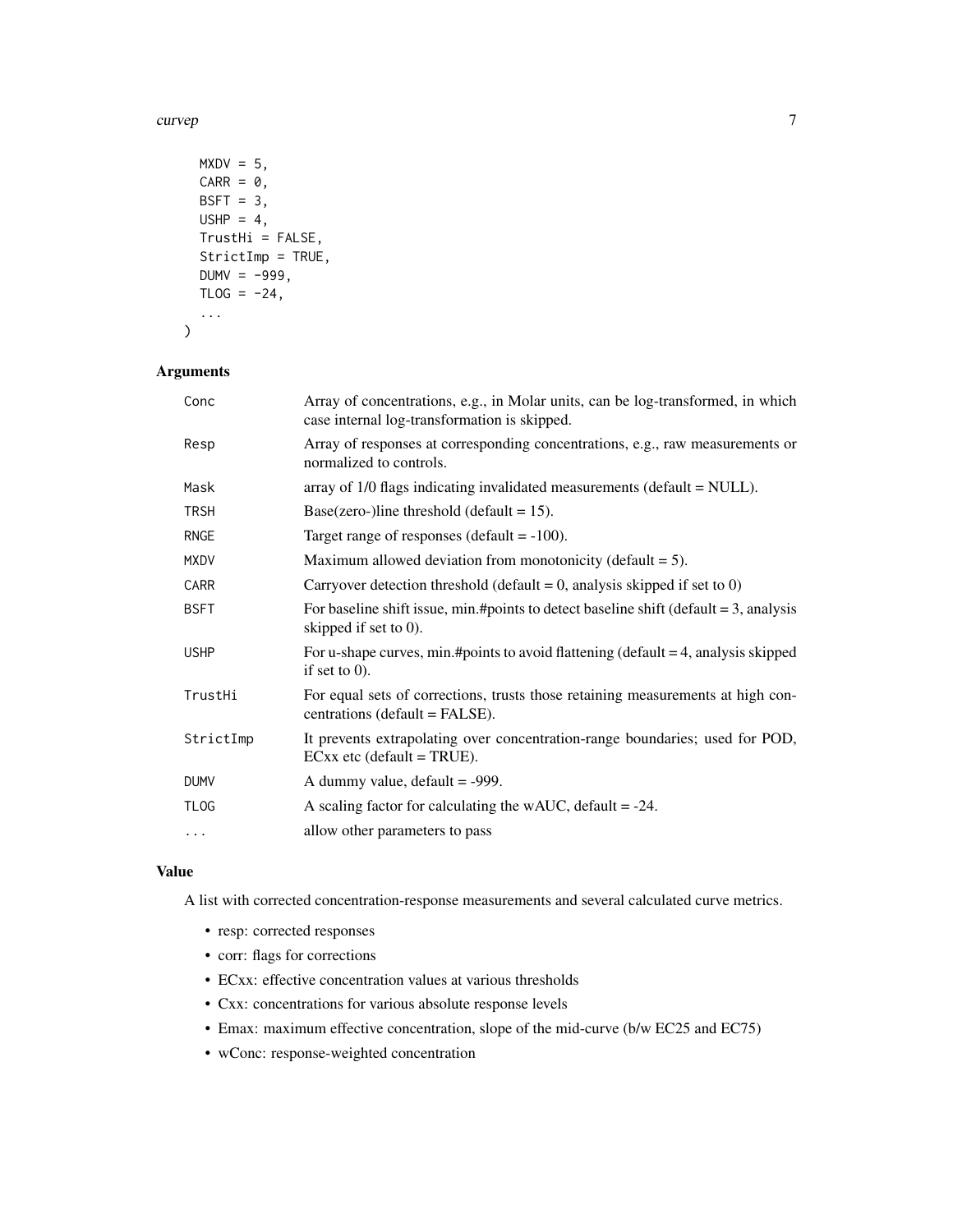- <span id="page-7-0"></span>• wResp: concentration-weighed response
- POD: point-of-departure (first concentration with response >TRSH)
- AUC: area-under-curve (in units of log-concentration X response)
- wAUC: AUC weighted by concentration range and POD / TLOG (-24)
- wAUC\_pre: AUC weighted by concentration range and POD
- nCorrected: number of points corrected (basically, sum of flags in corr)
- Comments: warning and notes about the dose-response curve
- Settings: input parameters for this run

#### **References**

Sedykh A, Zhu H, Tang H, Zhang L, Richard A, Rusyn I, Tropsha A (2011-March). "Use of in vitro HTS-derived concentration-response data as biological descriptors improves the accuracy of QSAR models of in vivo toxicity." *Environmental health perspectives*, 119, 364–370. doi: [10.1289/](https://doi.org/10.1289/ehp.1002476) [ehp.1002476,](https://doi.org/10.1289/ehp.1002476) <http://europepmc.org/articles/PMC3060000>.

Sedykh A (2016). "CurveP Method for Rendering High-Throughput Screening Dose-Response Data into Digital Fingerprints." *Methods in molecular biology (Clifton, N.J.)*, 1473, 135–141. doi: [10.1007/9781493963461\\_14.](https://doi.org/10.1007/978-1-4939-6346-1_14)

# See Also

[run\\_rcurvep\(\)](#page-16-1) and [combi\\_run\\_rcurvep\(\)](#page-2-1)

#### Examples

curvep(Conc =  $c(-8, -7, -6, -5, -4)$ , Resp =  $c(0, -3, -5, -15, -30)$ )

<span id="page-7-1"></span>curvep\_defaults *Default parameters of Curvep*

#### **Description**

Default parameters of Curvep

#### Usage

curvep\_defaults()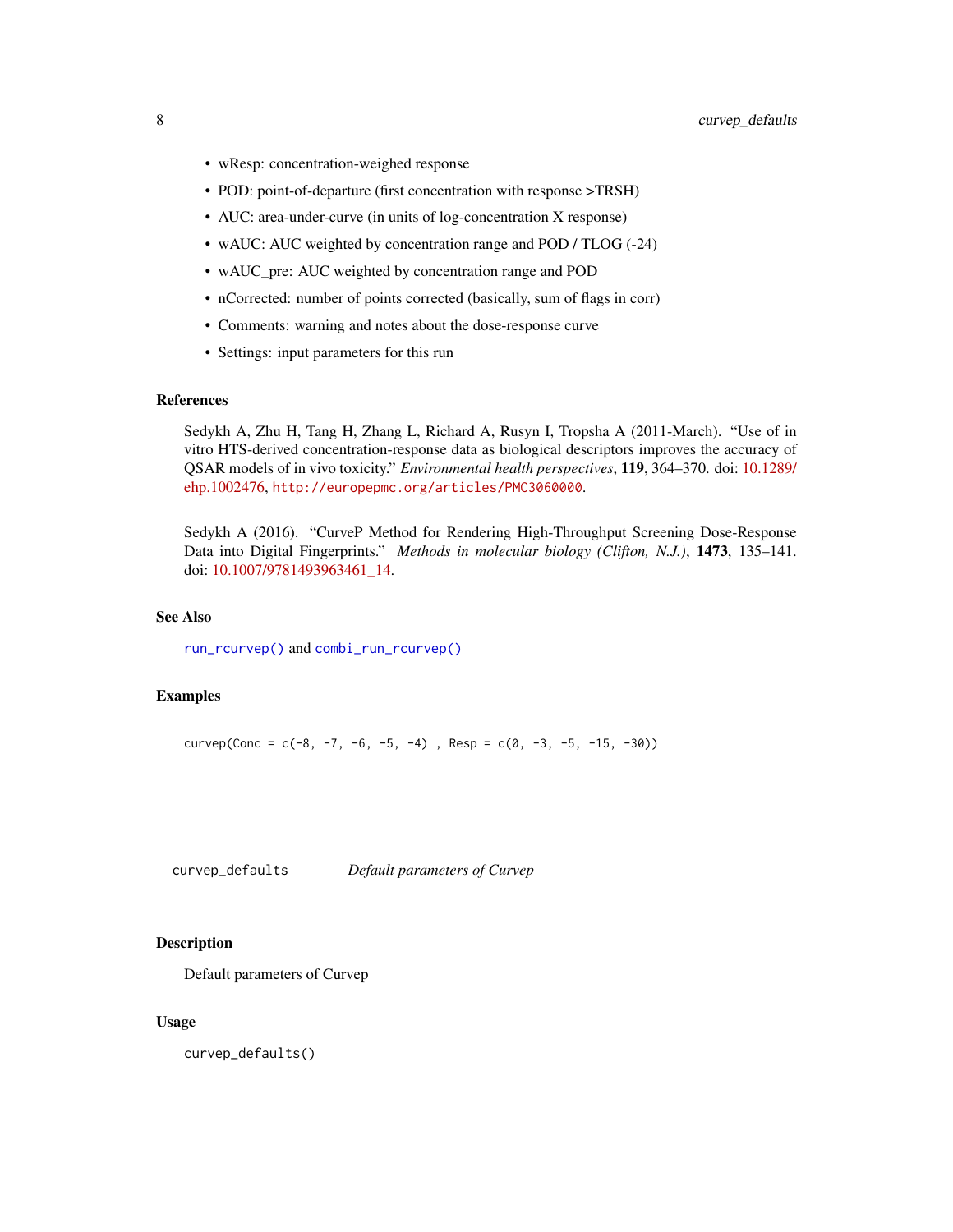<span id="page-8-0"></span>A list of parameters with class as curvep\_config.

- TRSH: (default = 15) base(zero-)line threshold
- RNGE: (default = -1000000, decreasing) target range of responses
- MXDV: (default = 5) maximum allowed deviation from monotonicity
- CARR: (default = 0) carryover detection threshold (analysis skipped if set to 0)
- BSFT: (default = 3) for baseline shift issue, min.#points to detect baseline shift (analysis skipped if set to 0)
- USHP: (default = 4) for u-shape curves, min.#points to avoid flattening (analysis skipped if set to 0)
- TrustHi: (default = TRUE)for equal sets of corrections, trusts those retaining measurements at high concentrations
- StrictImp: (default = TRUE) prevents extrapolating over concentration-range boundaries; used for POD, ECxx etc.
- DUMV: (default = -999) dummy value for inactive (not suggested to modify)
- TLOG: (default = -24) denominator for calculation wAUC (not suggested to modify)
- seed: (default  $= NA$ ) can be set when bootstrapping samples

# See Also

[curvep\(\)](#page-5-1)

custom\_settings

# Examples

```
# display all default settings
curvep_defaults()
# customize settings
custom_settings <- curvep_defaults()
custom_settings$TRSH <- 30
```
<span id="page-8-1"></span>estimate\_dataset\_bmr *Estimate benchmark response (BMR) for each dataset*

#### Description

Currently two methods have been implemented to get the "keen-point" from the variance(y) - thresh $old(x)$  curve. One is to use the original y values to draw a straight line between the lowest x value (p1) to highest x value (p2). The knee-point is the x that has the longest distance to the line. The other one is to fit the data first then use the fitted responses to do the same analysis. Currently the first method is preferred.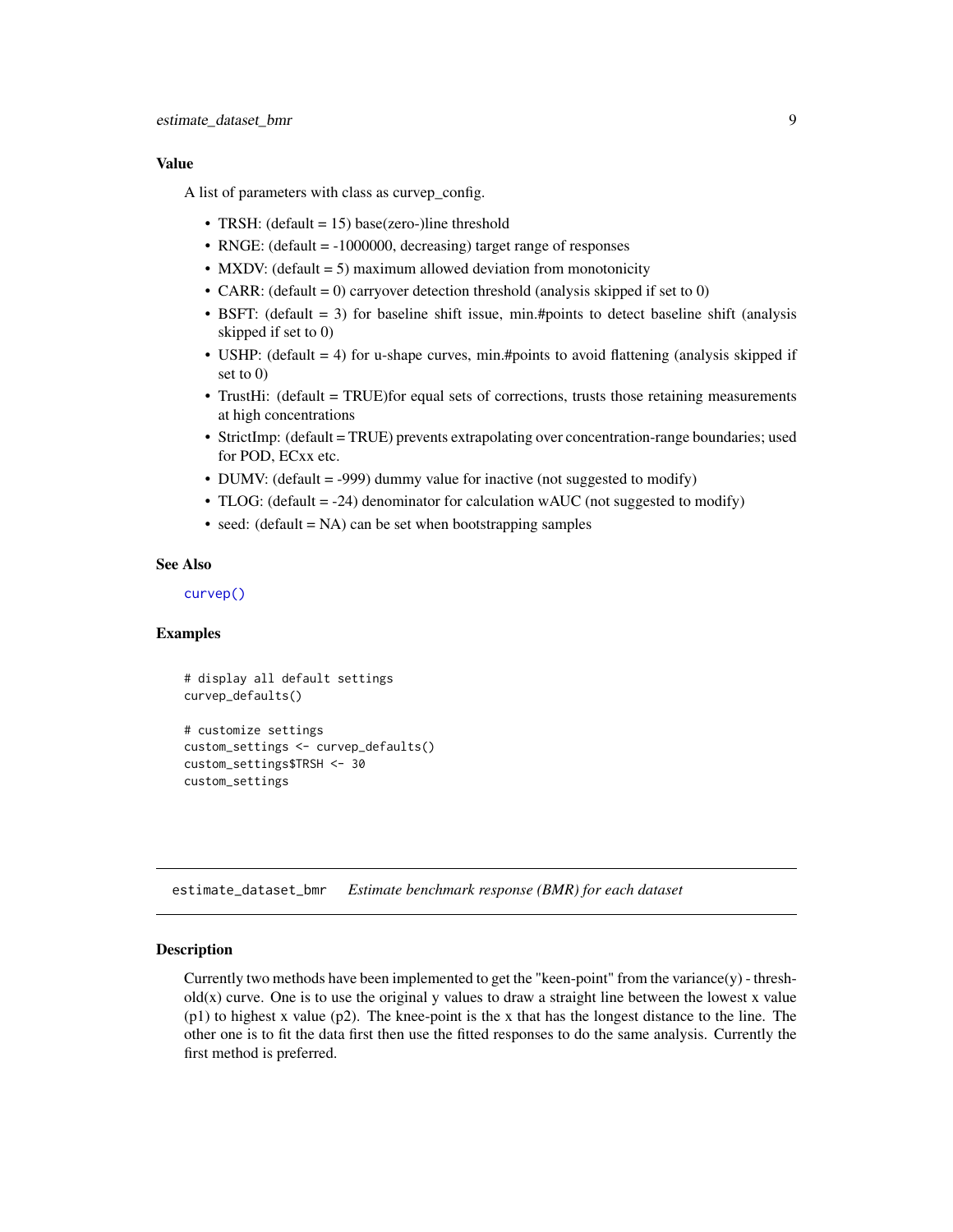<span id="page-9-0"></span>estimate\_dataset\_bmr(d, p1 = NULL, p2 = NULL, plot = TRUE)

#### Arguments

| d    | The reurvep object with multiple samples and TRSHs. See combi run reurvep()<br>for an example. |
|------|------------------------------------------------------------------------------------------------|
| p1   | Default = NULL, or an integer value to manually set the first index of line.                   |
| p2   | Default = NULL, or an integer value to manually set the last index of line.                    |
| plot | Default = TRUE, plot the diagnostic plot.                                                      |

#### Details

The estimated BMR can be used in the calculation of POD. For example, if bmr = 25. For Curvep, combi\_run\_rcurvep(zfishbeh,TRSH = 25). For Hill fit, summarize\_fit\_output(run\_fit(zfishbeh,modls = "hill"), thr\_resp = 25, extract\_only  $=$  TRUE).

#### Value

A list with two components: stats and outcome.

- stats: a tibble, including pooled variance (pvar), fitted responses (y\_exp\_fit, y\_lm\_fit), distance to the line (dist2l)
- outcome: a tibble, including estimated BMRs (bmr)

Suffix in the *stats* and *outcome* tibble: *ori (original values),* exp(exponential fit). prefix in the *outcome* tibble: cor *(correlation between the fitted responses and the original responses), bmr* (benchmark response), qc (quality control).

# See Also

[cal\\_knee\\_point\(\)](#page-1-1), [combi\\_run\\_rcurvep\(\)](#page-2-1)

#### Examples

```
# no extra cleaning
data(zfishdev_act)
bmr_out <- estimate_dataset_bmr(zfishdev_act, plot = FALSE)
plot(bmr_out)
```
# if want to do extra cleaning... actm <- summarize\_rcurvep\_output(zfishdev\_act, clean\_only = TRUE, inactivate = "CARRY\_OVER")

```
bmr_out <- estimate_dataset_bmr(actm, plot = FALSE)
```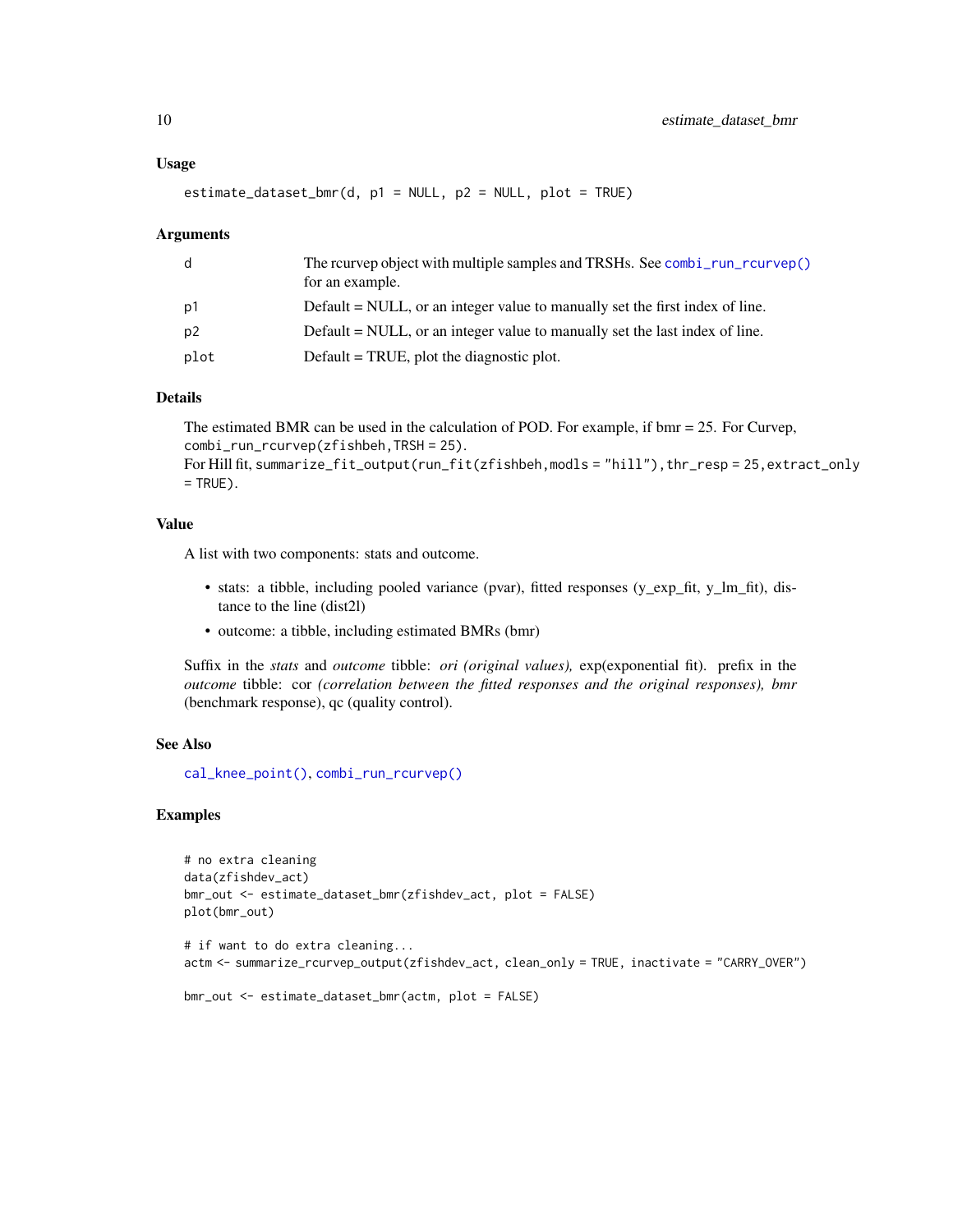# <span id="page-10-1"></span><span id="page-10-0"></span>Description

A convenient function to fit data using available models and to sort the outcomes by AIC values.

# Usage

 $fit_{model}$  (Conc, Resp, Mask = NULL, modls = c("hill", "cnst"), ...)

# Arguments

| Conc     | A vector of $log 10$ concentrations.                                                                                                                                                                                                |
|----------|-------------------------------------------------------------------------------------------------------------------------------------------------------------------------------------------------------------------------------------|
| Resp     | A vector of numeric responses.                                                                                                                                                                                                      |
| Mask     | Default = NULL or a vector of 1 or 0. 1 is for masking the respective response.                                                                                                                                                     |
| modls    | The model types for the fitting. Multiple values are allowed. Currently Hill<br>model (hill) and constant model (cnst) are implemented. Default = $c("hill",$<br>$"cnst"$ ).                                                        |
| $\cdots$ | The named input configurations for replacing the default configurations. The<br>input configuration needs to add model type as the prefix. For example, hill pdir<br>$= -1$ will set the Hill fit only to the decreasing direction. |

# Details

The backbone of fit using hill and cnst is based on the implementation from tcpl package. But the lower bound of ga is lower by log10(1/100).

#### Value

A list of components named by the models. The models are sorted by their AIC values. Thus, the first component has the best fit.

# hill:

Fit output from Hill equation

- modl: model type, i.e., hill
- fit: fittable, 1 (yes) or 0 (no)
- aic: AIC value
- tp: model top, <0 means the fit for decreasing direction is preferred
- ga: ac50 (log10 scale)
- gw: Hill coefficient
- er: scale term for Student's t distribution

# cnst:

Fit output from constant model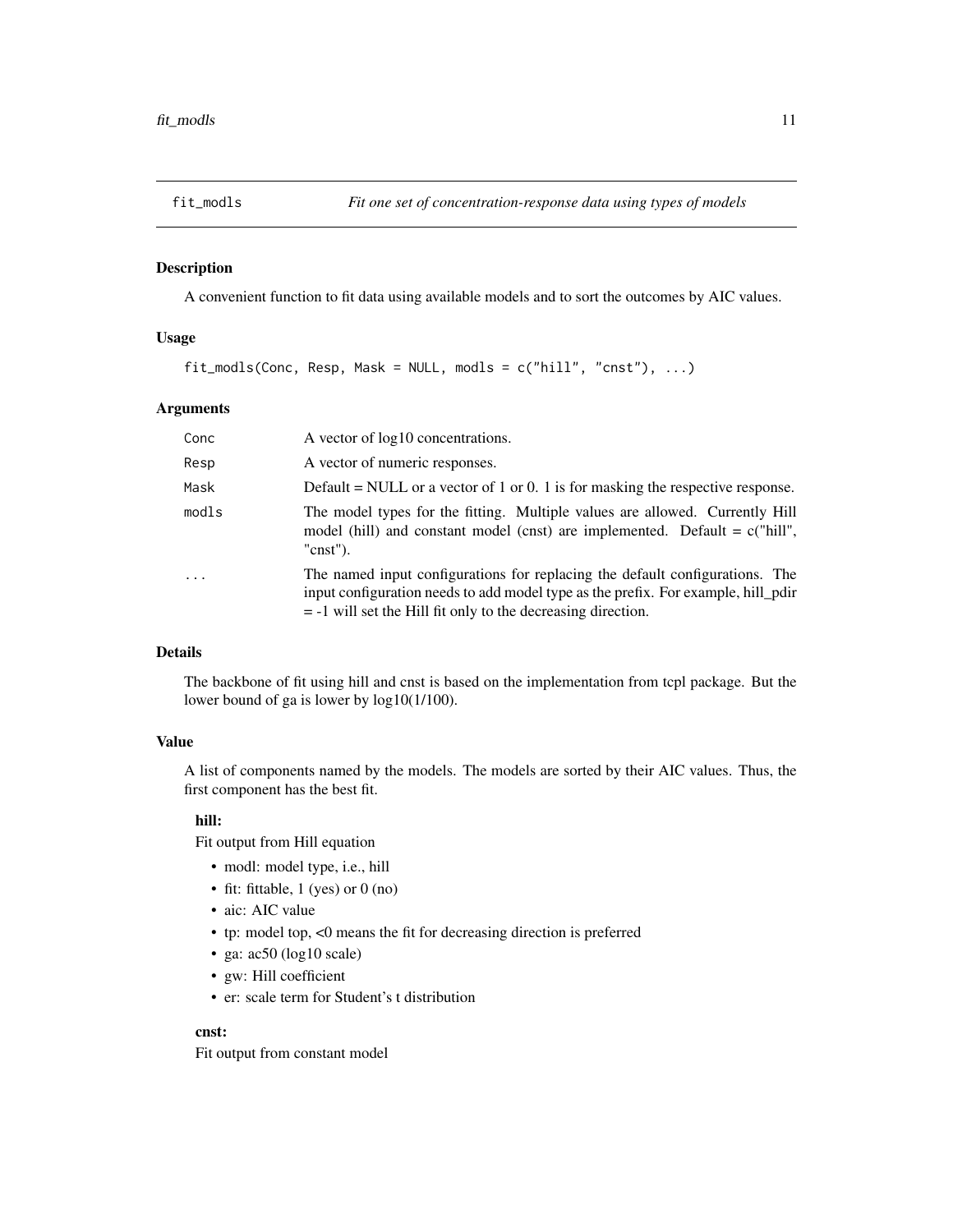- modl: model type, i.e., cnst
- fit: fittable?, 1 or 0
- aic: AIC value
- er: scale term

#### See Also

[tcpl::tcplObjHill\(\)](#page-0-0), [tcpl::tcplObjCnst\(\)](#page-0-0), [get\\_hill\\_fit\\_config\(\)](#page-11-1)

# Examples

```
concd \leq -c(-9, -8, -7, -6, -5, -4)respd <- c(0, 2, 30, 40, 50, 60)
maskd <- c(0, 0, 0, 0, 0, 1)
# run hill only
fit_modls(concd, respd, modls = "hill")
# run hill only + increasing direction only
fit_modls(concd, respd, modls = "hill", hill_pdir = 1)
# run with mask at the highest concentration
fit_modls(concd, respd, maskd)
```
<span id="page-11-1"></span>get\_hill\_fit\_config *Get the default configurations for the Hill fit*

# Description

The function gives the default settings by using one set of concentration-response data.

# Usage

```
get_hill_fit_config(Conc, Resp, optimf = "tcplObjHill")
```
# Arguments

| Conc   | A vector of log10 concentrations.                                                              |
|--------|------------------------------------------------------------------------------------------------|
| Resp   | A vector of numeric responses.                                                                 |
| optimf | The default optimized function is tcpl::tcpl0bjHill(). but can be changed<br>to ObjHillnorm(). |

<span id="page-11-0"></span>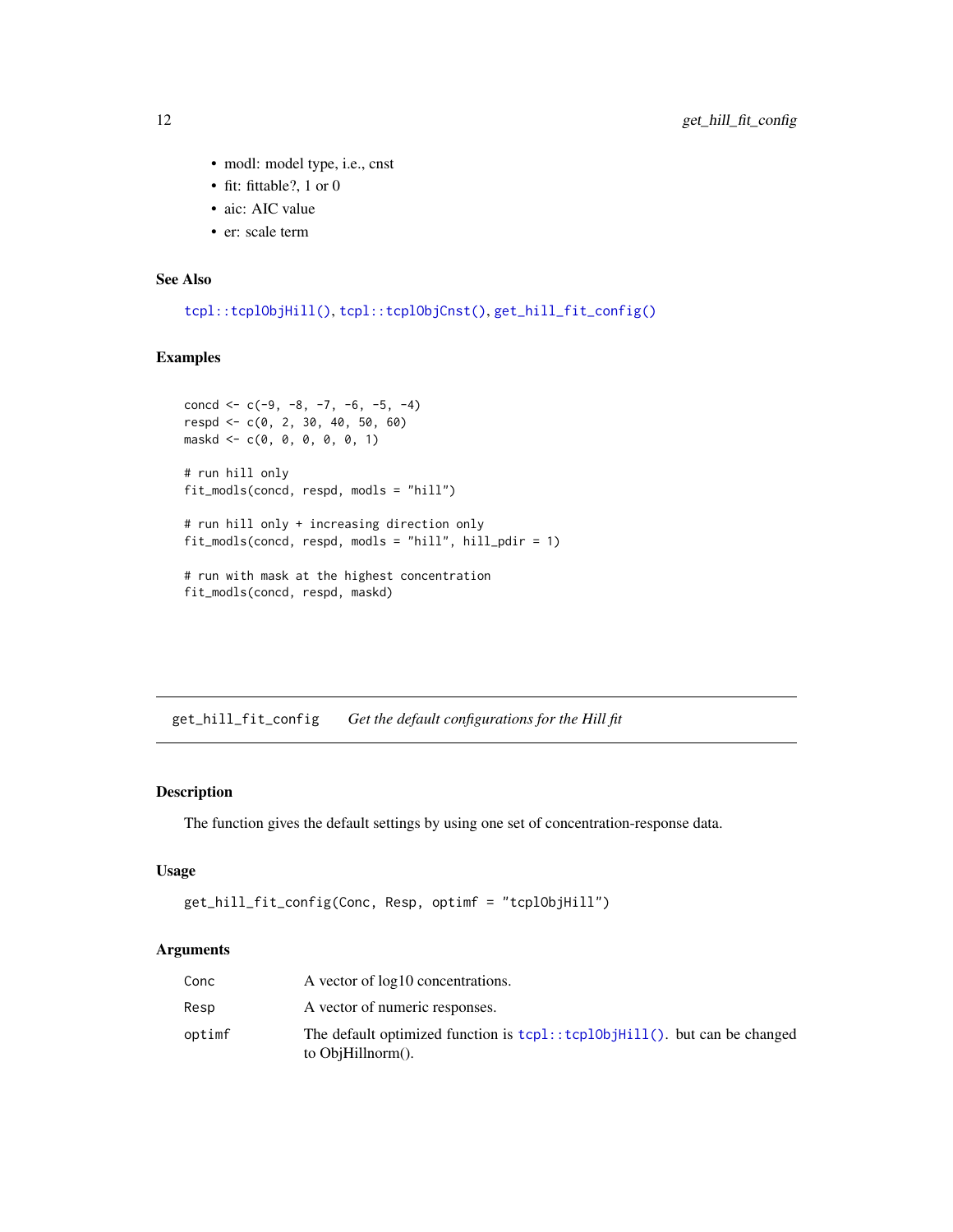<span id="page-12-0"></span>A list of input configurations.

- theta: initial values of parameters for Hill equation: tp, ga, gw, er
- f: the object function
- ui: the bound matrix
- ci: the bound constraints

## See Also

[tcpl::tcplObjHill\(\)](#page-0-0), [fit\\_modls\(\)](#page-10-1)

merge\_rcurvep\_objs *Merge results from multiple rcurvep objects*

#### Description

Sometimes user may want to try multiple curvep setting and pick the one that can capture the shape (wAUC  $!= 0$ ). The highest absolute wAUC from the chemical-endpoint(-sample\_id) pair will be picked.

# Usage

merge\_rcurvep\_objs(...)

#### Arguments

... rcurvep objects

### Value

an updated rcurvep object with config = NULL

#### Examples

```
data(zfishbeh)
```

```
# combine default + mask
out1 <- combi_run_rcurvep(zfishbeh, TRSH = 10)
out2 <- combi_run_rcurvep(zfishbeh, TRSH = 10, mask = 1)
m1 <- merge_rcurvep_objs(out1, out2)
# use same set of samples to combine
```

```
out1 <- combi_run_rcurvep(zfishbeh, TRSH = 10, n_samples = 2, seed = 300)
out2 <- combi_run_rcurvep(zfishbeh, TRSH = 10, mask = 1, n_samples = 2, seed = 300)
m1 <- merge_rcurvep_objs(out1, out2)
```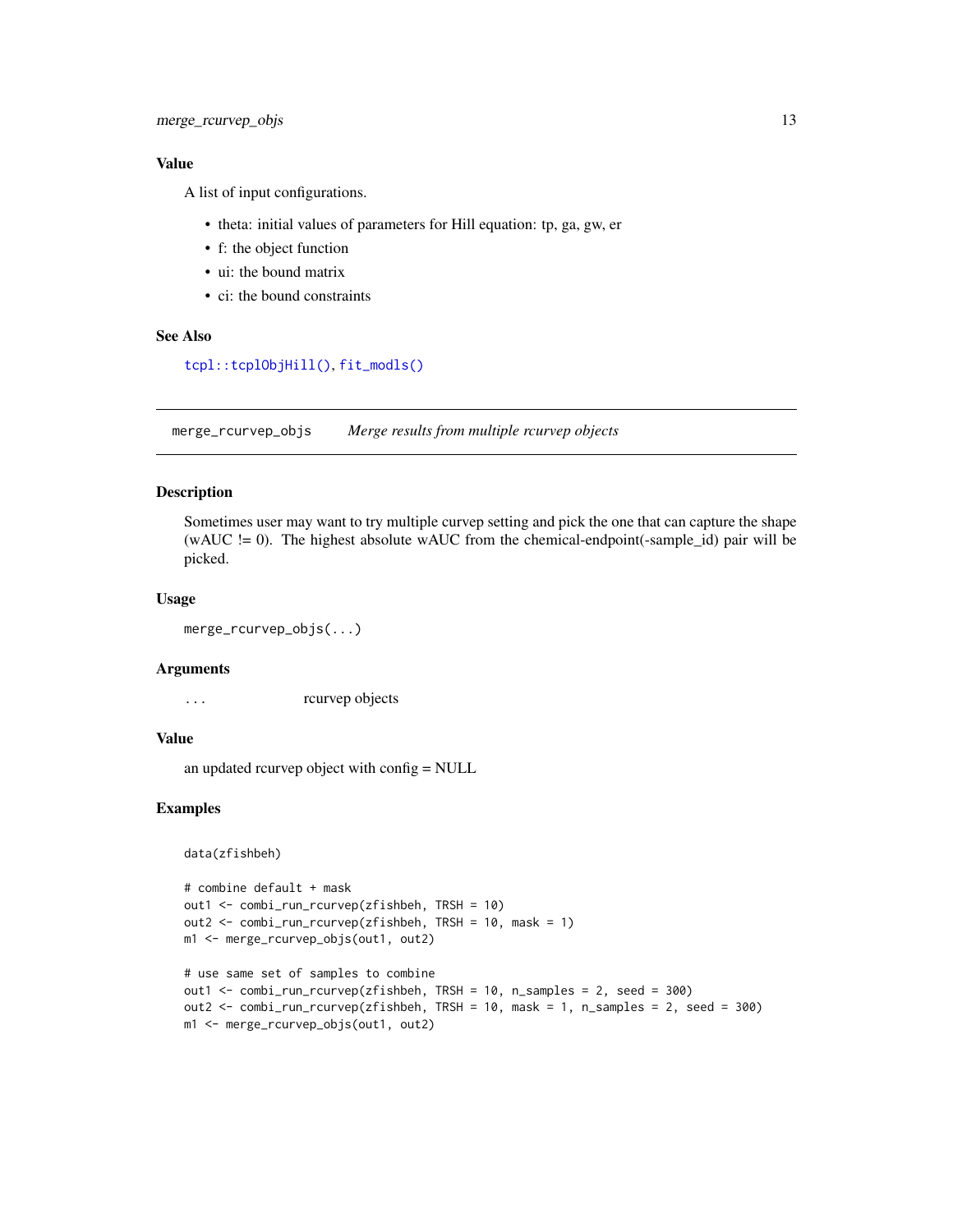<span id="page-13-0"></span>plot.rcurvep\_bmr *Plot BMR diagnostic curves*

# Description

Plot BMR diagnostic curves

#### Usage

## S3 method for class 'rcurvep\_bmr' plot(x, ...)

# Arguments

| X        | The reurvep bmr object from estimate_dataset_bmr().       |
|----------|-----------------------------------------------------------|
| $\cdots$ | Allowed values: n_in_page, number of endpoints in a page. |

# Value

A ggplot object.

#### Examples

```
data(zfishdev_act)
bmr_out <- estimate_dataset_bmr(zfishdev_act, plot = FALSE)
plot(bmr_out)
```
Rcurvep *Rcurvep: Concentration-Response Data Analysis using Curvep*

#### Description

Provide an R interface for processing concentration-response datasets using Curvep, a response noise filtering algorithm. The algorithm was described in the publications (see references below). Other parametric fitting approaches (e.g., Hill equation) are also adopted for ease of comparison. Also, methods for calculating the confidence interval around the activity metrics are also provided. The methods are based on the bootstrap approach to simulate the datasets. The simulated datasets can be used to derive the baseline noise threshold in an assay endpoint. This threshold is critical in the toxicological studies to derive the point-of-departure (POD).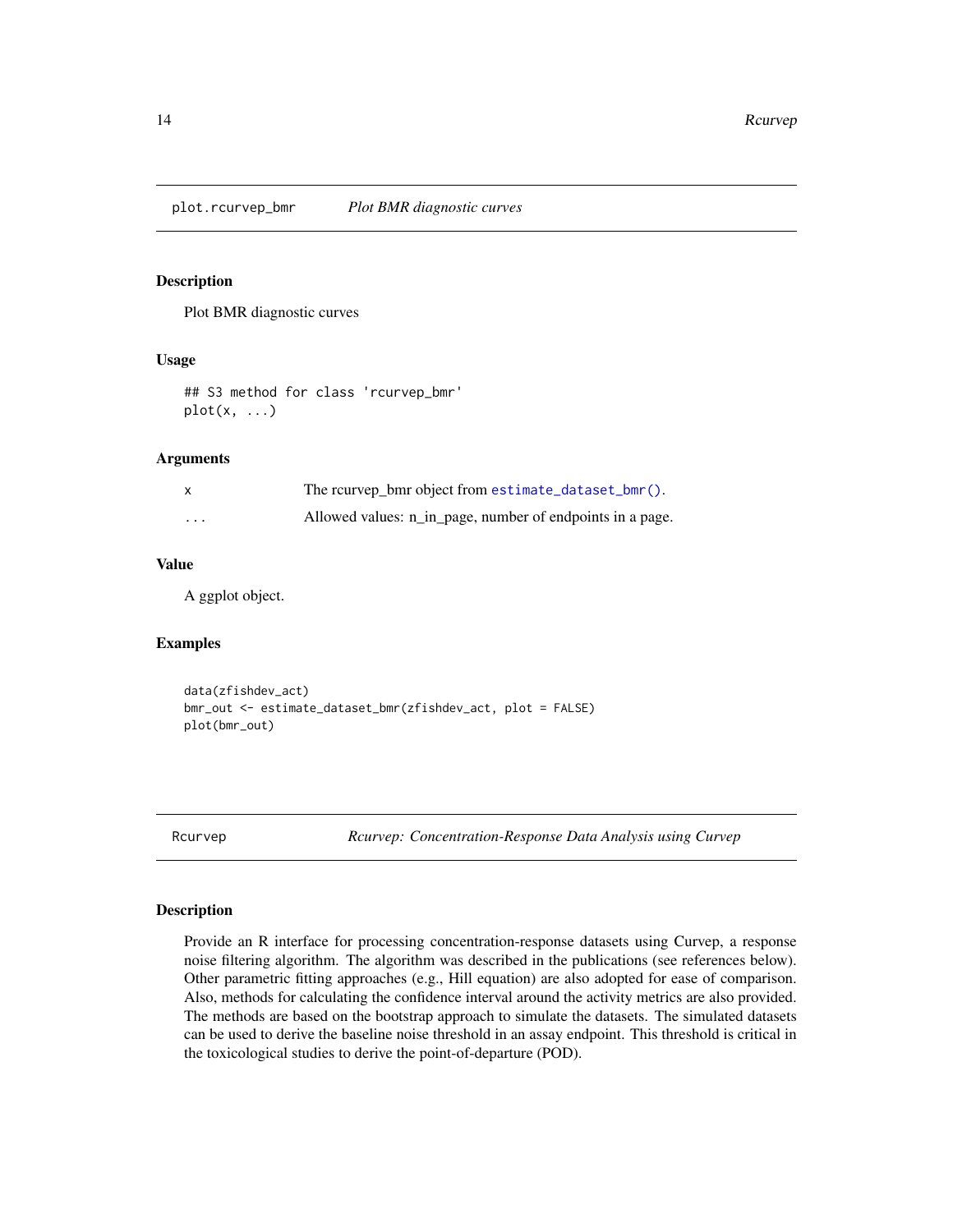#### Rcurvep 2012 15

#### Details

Different strategies are used to simulate the datasets:

- Curvep bootstrapping the responses of replicates at each concentration
- Hill equation bootstrapping the residuals and adding back to the fitted responses (by Hill) at each concentration

For Curvep the bootstrapping strategy is different depending on the type of datasets. Datasets can be grouped into three types:

- 1. dichotomous binary incidence data (e.g. mortality data from alternative animal model data)
- 2. continuous data with high number of replicates (e.g. alternative animal model data)
- 3. continuous data with low number of replicates (e.g. in vitro data)

Bootstrapping strategies:

- 1. bootstrap incidence out of total animals per concentration then calculate percentage of incidence
- 2. bootstrap replicate responses per concentration directly
- 3. bootstrap vehicle control responses and add back to the fitted responses by linear regression per concentration (experimental)

To learn more about Rcurvep start with the vignettes: browseVignettes(package = "Rcurvep")

# References

# Curvep:

Sedykh A, Zhu H, Tang H, Zhang L, Richard A, Rusyn I, Tropsha A (2011-March). "Use of in vitro HTS-derived concentration-response data as biological descriptors improves the accuracy of QSAR models of in vivo toxicity." *Environmental health perspectives*, 119, 364–370. doi: [10.1289/ehp.1002476,](https://doi.org/10.1289/ehp.1002476) <http://europepmc.org/articles/PMC3060000>.

Sedykh A (2016). "CurveP Method for Rendering High-Throughput Screening Dose-Response Data into Digital Fingerprints." *Methods in molecular biology (Clifton, N.J.)*, 1473, 135–141. doi: [10.1007/9781493963461\\_14.](https://doi.org/10.1007/978-1-4939-6346-1_14)

#### Bootstrap:

Hubbard TD, Hsieh J, Rider CV, Sipes NS, Sedykh A, Collins BJ, Auerbach SS, Xia M, Huang R, Walker NJ, DeVito MJ (2019-March). "Using Tox21 High-Throughput Screening Assays for the Evaluation of Botanical and Dietary Supplements." *Applied in vitro toxicology*, 5, 10–25. doi: [10.1089/aivt.2018.0020,](https://doi.org/10.1089/aivt.2018.0020) <http://europepmc.org/articles/PMC6442399>.

Hsieh J, Ryan K, Sedykh A, Lin J, Shapiro AJ, Parham F, Behl M (2019-January). "Application of Benchmark Concentration (BMC) Analysis on Zebrafish Data: A New Perspective for Quantifying Toxicity in Alternative Animal Models." *Toxicological sciences an official journal of the Society of Toxicology*, 167, 92–104. doi: [10.1093/toxsci/kfy258,](https://doi.org/10.1093/toxsci/kfy258) [http://europepmc.org/](http://europepmc.org/articles/PMC6317423) [articles/PMC6317423](http://europepmc.org/articles/PMC6317423).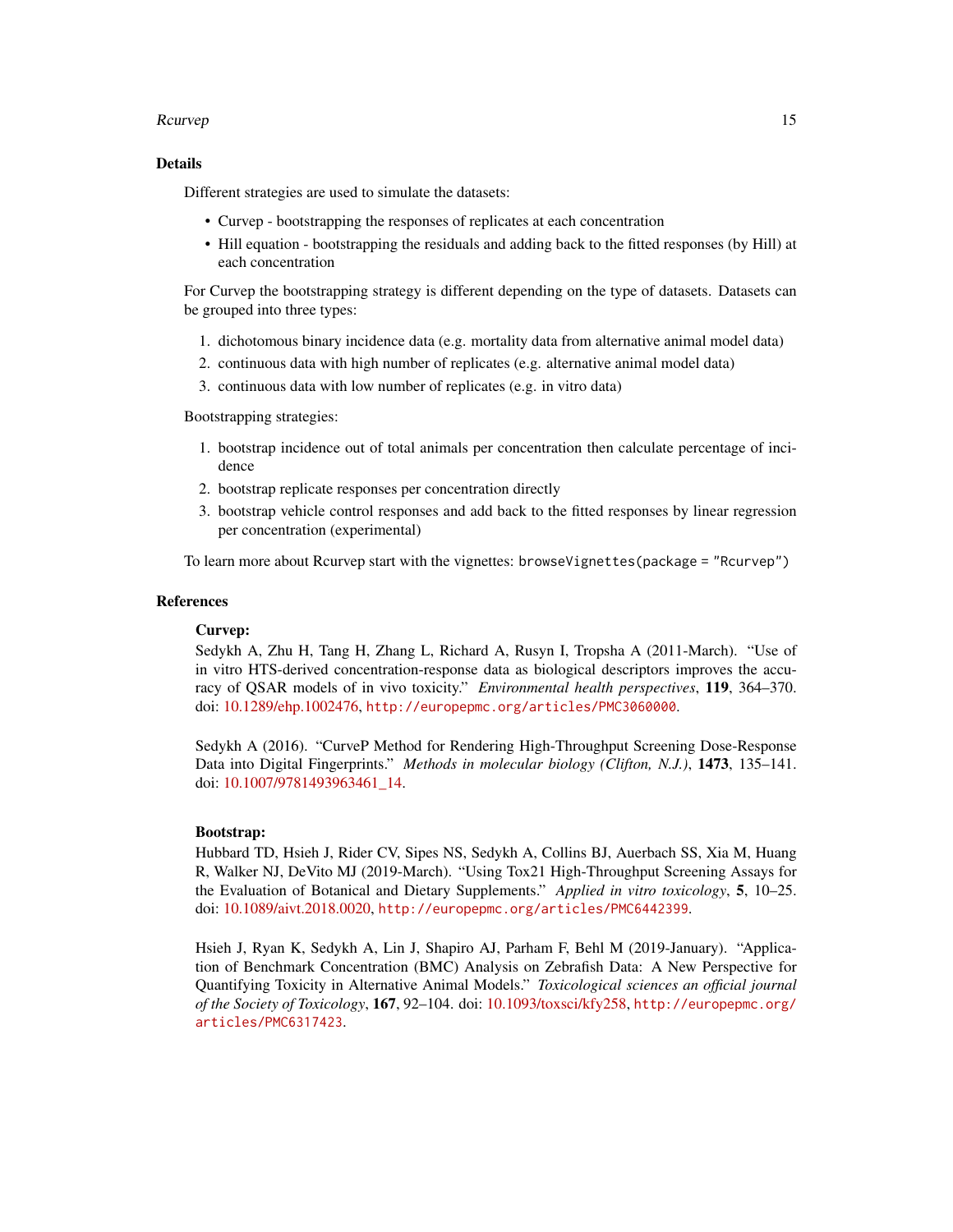<span id="page-15-1"></span><span id="page-15-0"></span>

# Description

Confidence intervals of activity metrics can be obtained through bootstrap approach. The bootstrap samples are generated by adding the residuals (the difference between the original responses and the Hill fit) to the fitted response (strictly to Hill equation).

#### Usage

```
run_fit(
 d,
 models = c("hill", "cnst"),keep_sets = c("fit_set", "resp_set"),
 n_samples = NULL,
  ...
)
```
# Arguments

| d            | Datasets with concentration-response data. An example is zfishbeh. mask col-<br>umn is optional.                                                                                                                                    |
|--------------|-------------------------------------------------------------------------------------------------------------------------------------------------------------------------------------------------------------------------------------|
| modls        | The model types for the fitting. Multiple values are allowed. Currently Hill<br>model (hill) and constant model (cnst) are implemented. Default = $c("hill",$<br>$"cnst"$ ).                                                        |
| keep_sets    | Output datasets. Multiple values are allowed. Default values are fit set and<br>resp set. fit set is a must.                                                                                                                        |
|              | • fit_set: a tibble with output from model fits<br>• resp_set: a tibble with fitted response data from the winning model                                                                                                            |
| $n$ _samples | NULL (default) for no bootstrap samples are generated or number of samples<br>to be generated from bootstrapping. When $n$ _samples is not NULL, fit_modls =<br>"hill" will be set automatically.                                   |
| $\cdot$      | The named input configurations for replacing the default configurations. The<br>input configuration needs to add model type as the prefix. For example, hill pdir<br>$= -1$ will set the Hill fit only to the decreasing direction. |

# Value

A list of named components: result and result\_nested. The result component is also a list of output sets depending on the parameter, *keep\_sets*. The result\_nested component is a tibble with input data nested in a column, input, and output data nested in a column, output.

The prefix of the column names in the *fit\_set* are the used models. The *win\_modl* is the winning model.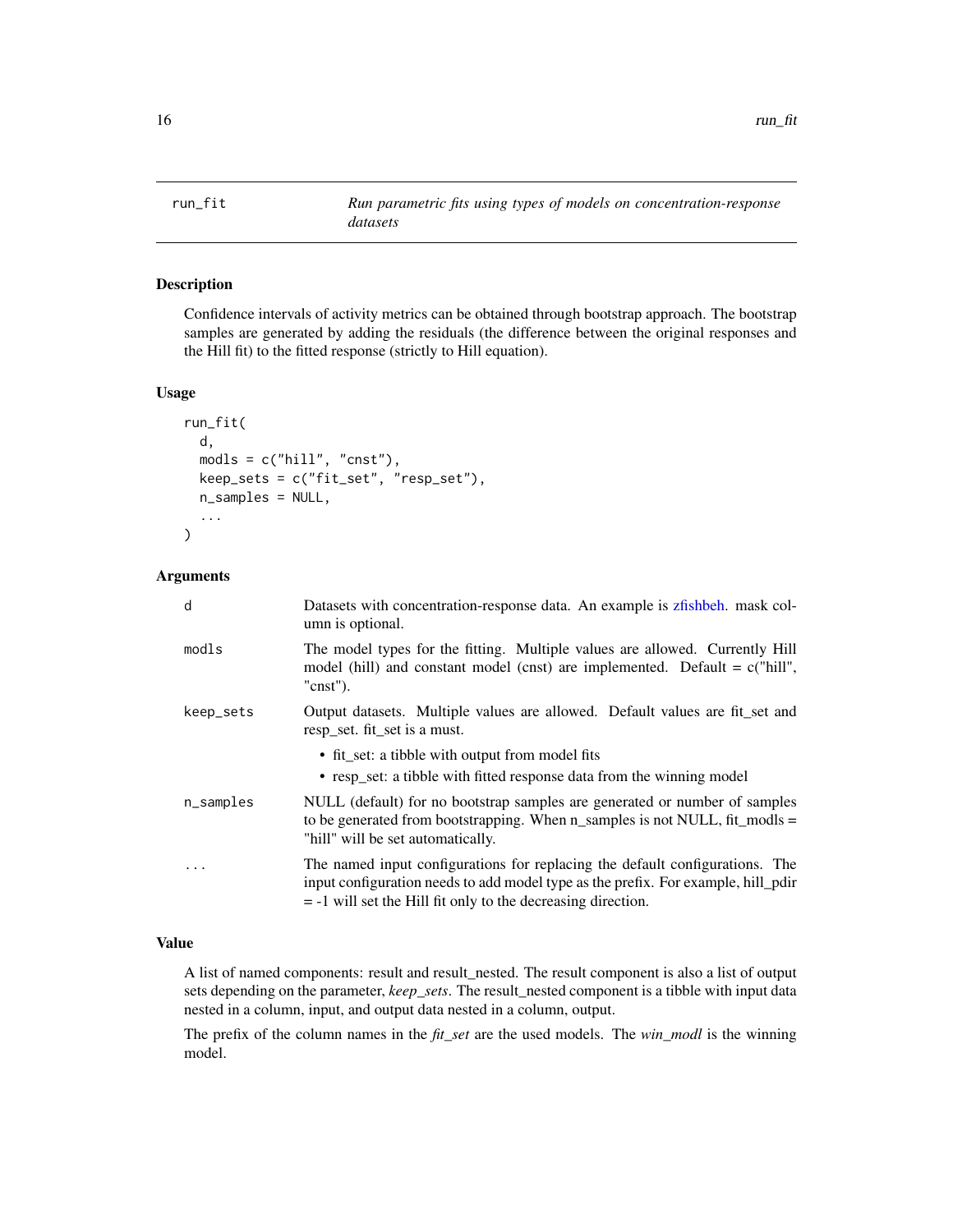# <span id="page-16-0"></span>run\_rcurvep 17

# See Also

[fit\\_modls\(\)](#page-10-1) for model fit information and the following analyses using [summarize\\_fit\\_output\(\)](#page-17-1). for dichotomous response (see [zfishdev\)](#page-21-1), use create\_dataset() first.

# Examples

```
# default
fitd <- run_fit(zfishbeh)
# use only hill model and fit only to the decreasing direction, keep only the fit_set output
fitd <- run_fit(zfishbeh, modls = "hill", keep_sets = "fit_set", hill_pdir = -1)
# fit to the bootstrap samples
fitd <- run_fit(zfishbeh, n_samples = 2)
```
<span id="page-16-1"></span>run\_rcurvep *Run Curvep on datasets of concentration-response data*

# Description

The concentration-response relationship per endpoint and chemical has to be 1-to-1. If not, use [create\\_dataset\(\)](#page-4-1) for pre-processing or use [combi\\_run\\_rcurvep\(\)](#page-2-1), which has both pre-processing and more flexible parameter controls.

#### Usage

```
run_rcurvep(
 d,
 mask = 0,config = curvep_defaults(),keep_sets = c("act_set", "resp_set", "fp_set"),
  ...
)
```
#### Arguments

| d      | Datasets with columns: endpoint, chemical, conc, and resp, mask (optional)<br>Example datasets as zfishbeh. It is required that the baseline of responses in the<br>resp column to be 0.                                                                                                               |
|--------|--------------------------------------------------------------------------------------------------------------------------------------------------------------------------------------------------------------------------------------------------------------------------------------------------------|
| mask   | Default = 0, for no mask (values in the mask column all 0). Use a vector of inte-<br>gers to mask the responses: 1 to mask the response at the highest concentration;<br>2 to mask the response at the second highest concentration, and so on. If mask<br>column exists, the setting will be ignored. |
| config | Default configurations set by curvep_defaults().                                                                                                                                                                                                                                                       |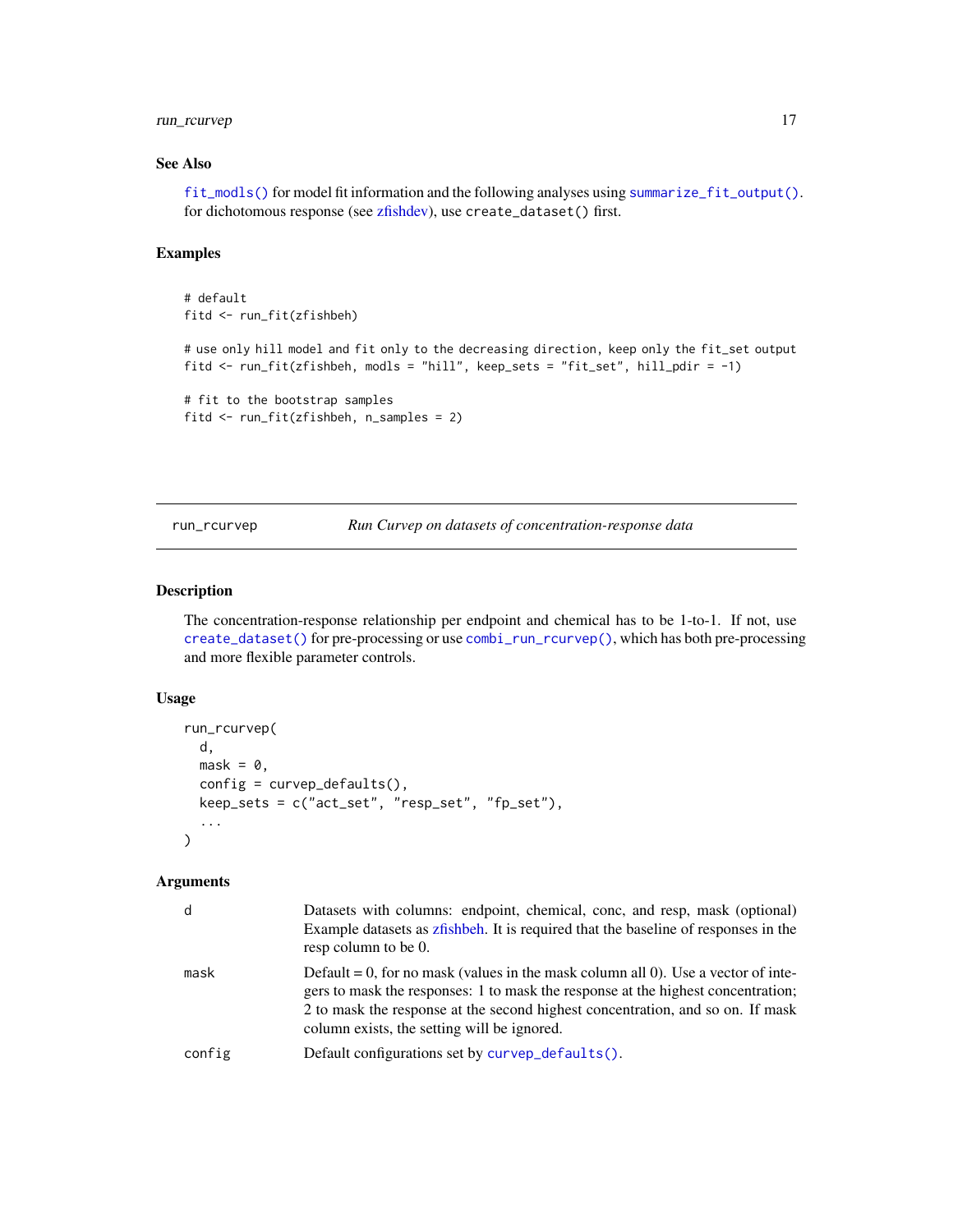<span id="page-17-0"></span>

| keep_sets               | The types of output to be reported. Allowed values: act_set, resp_set, fp_set.<br>Multiple values are allowed. act_set is the must. |
|-------------------------|-------------------------------------------------------------------------------------------------------------------------------------|
|                         | • act_set: activity data                                                                                                            |
|                         | • resp set: response data                                                                                                           |
|                         | • fp set: fingerprint data                                                                                                          |
| $\cdot$ $\cdot$ $\cdot$ | Curvep settings. See curvep_defaults() for allowed parameters. These can<br>be used to overwrite the default values.                |

An rcurvep object. It has two components: result, config The result component is also a list of output sets depending on the parameter, *keep\_sets*. The config component is a *curvep\_config* object.

Often used columns in the *act\_set*: AUC (area under the curve), wAUC (weighted AUC), POD (point-of-departure), EC50 (Half maximal effective concentration), nCorrected (number of corrected points).

#### See Also

```
create_dataset(), combi_run_rcurvep(), curvep_defaults().
```
#### Examples

```
data(zfishbeh)
d <- create_dataset(zfishbeh)
# default
out <- run_rcurvep(d)
# change TRSH
out <- run_rcurvep(d, TRSH = 30)
# mask response at highest and second highest concentration
out \leq run_rcurvep(d, mask = c(1, 2))
```
<span id="page-17-1"></span>summarize\_fit\_output *Summarize the results from the parametric fitting using types of models*

# Description

The function first extracts the activity data based on the fit the supplied input parameters. In addition, summary of activity data (e.g., confidence interval, hit confidence) can be produced.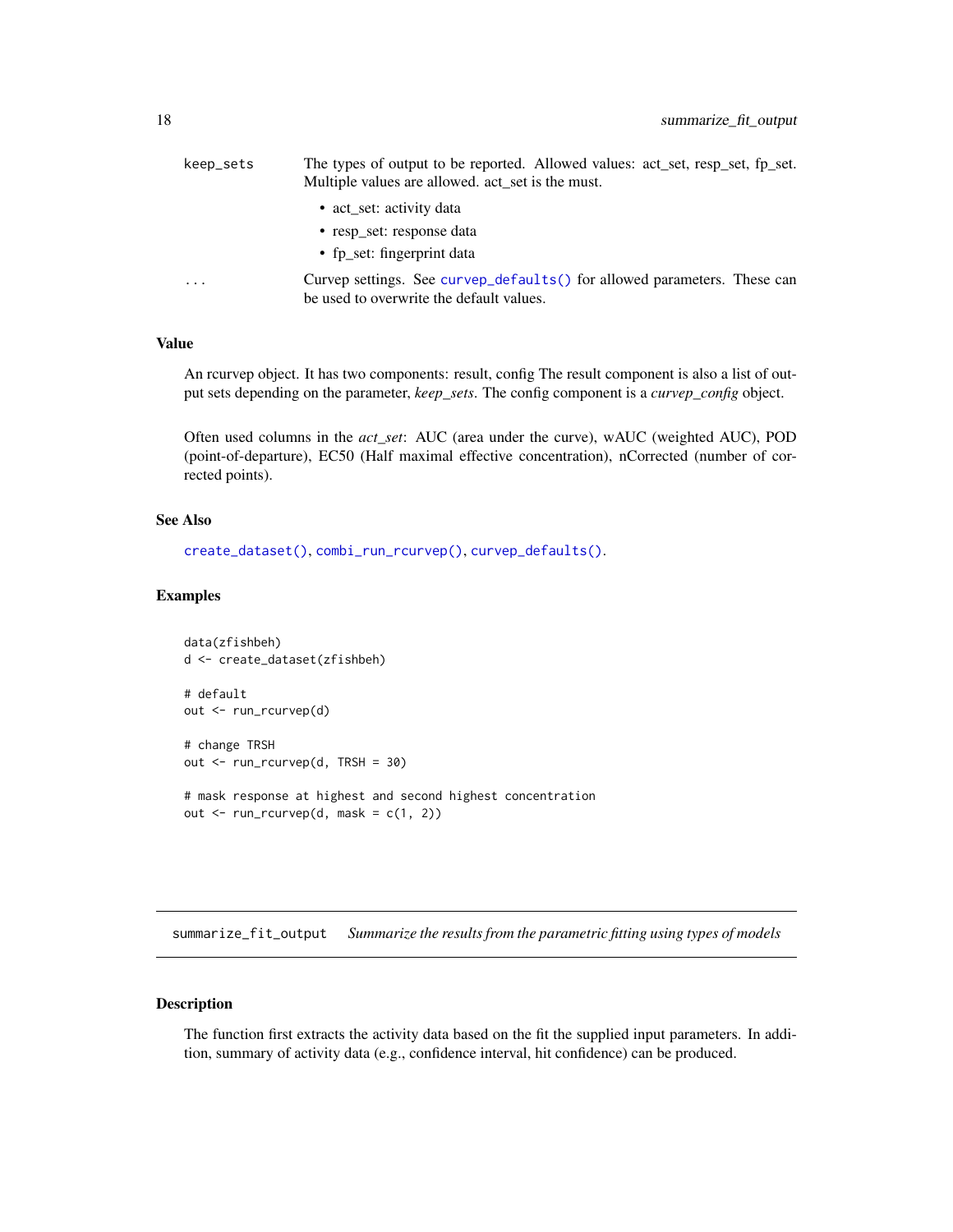<span id="page-18-0"></span>summarize\_fit\_output 19

#### Usage

```
summarize_fit_output(
 d,
  thr\_resp = 20,
 perc\_resp = 10,ci level = 0.95,
 extract_only = FALSE
```
# )

# Arguments

| d            | The output from the $run_fit()$ .                                    |
|--------------|----------------------------------------------------------------------|
| thr_resp     | The response cutoff to calculate the potency. Default = NULL.        |
| perc_resp    | The percentage cutoff to calculate the potency. Default = NULL.      |
| ci_level     | The confidence level for the activity metrics. Default is $= 0.95$ . |
| extract_only | Whether act_summary data should be produced. Default = FALSE.        |

#### Details

A tibble, act\_set is generated. When (extract\_only = FALSE), a tibble, act\_summary is generated with confidence intervals of the activity metrics. The quantile approach is used to calculate the confidence interval. For potency activity metrics, if value is NA, highest tested concentration is used in the summary. For other activity metrics, if value is NA, 0 is used in the summary.

# Value

A list of named components: result and result\_nested (and act\_summary). The result and result\_nested are the copy from the output of [run\\_fit\(\)](#page-15-1). An act\_set is added under the result component. If (extract\_only = FALSE), an act\_summary is added.

#### See Also

[run\\_fit\(\)](#page-15-1)

# Examples

```
# generate some fit outputs
## fit only
fitd1 <- run_fit(zfishbeh)
## fit + bootstrap samples
fitd2 <- run_fit(zfishbeh, n_samples = 3)
# only to extract the activity data
sumd1 <- summarize_fit_output(fitd1, extract_only = TRUE)
```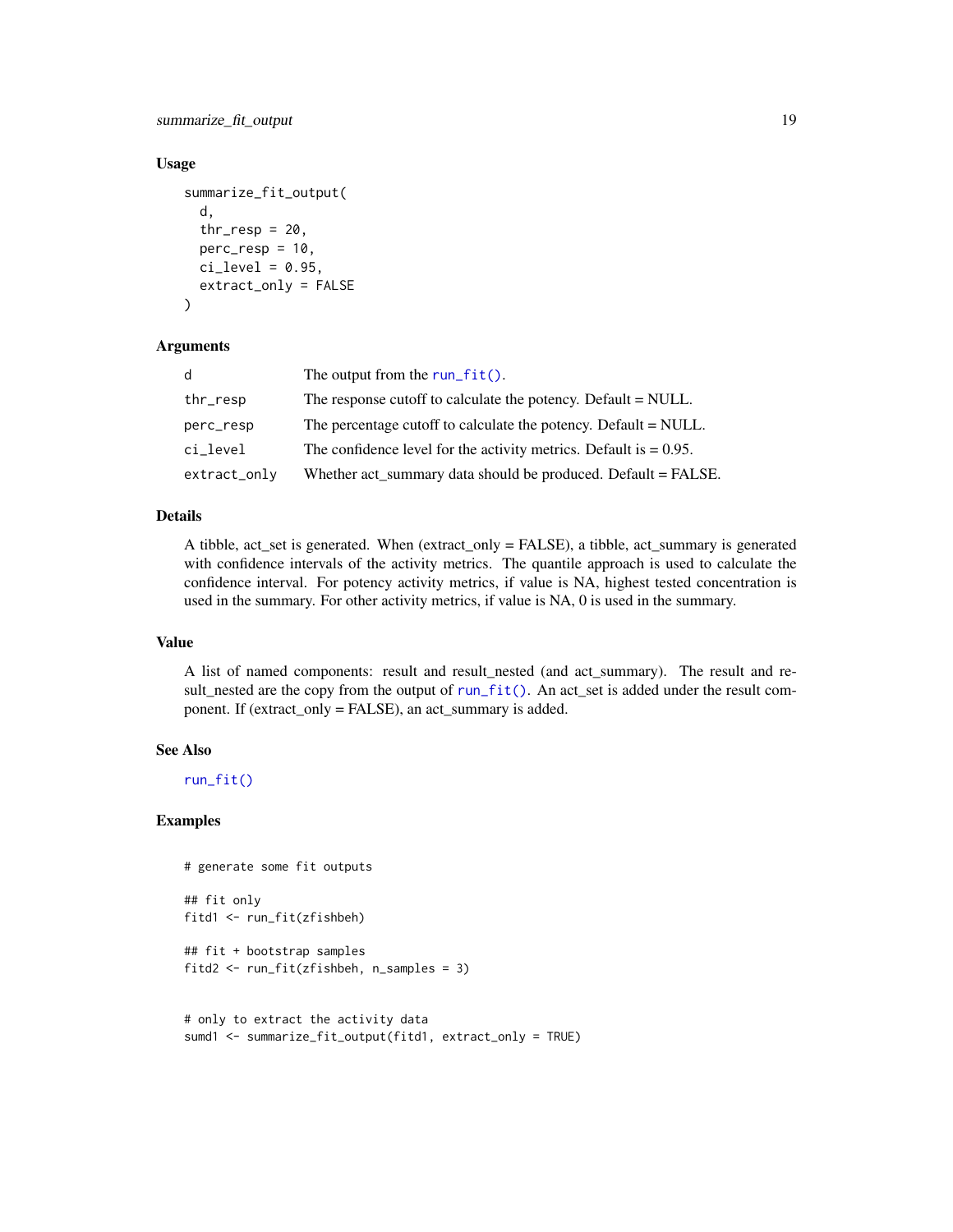```
# calculate EC20 instead of default EC10
sumd1 <- summarize_fit_output(fitd1, extract_only = TRUE, perc_resp = 20)
# calculate POD using a higher noise level (e.g., 40)
## this number depends on the response unit
sumd1 <- summarize_fit_output(fitd1, extract_only = TRUE, thr_resp = 40)
# calculate confidence intervals based on the bootstrap samples
sumd2 <- summarize_fit_output(fitd2)
```
summarize\_rcurvep\_output

*Clean and summarize the output of rcurvep object*

# Description

Clean and summarize the output of rcurvep object

# Usage

```
summarize_rcurvep_output(
  d,
  inactivate = NULL,
  ci\_level = 0.95,
  clean_only = FALSE
\mathcal{L}
```
#### Arguments

| d            | The reurvep object from combi_run_rcurvep() and run_rcurvep().                                                                                                                               |
|--------------|----------------------------------------------------------------------------------------------------------------------------------------------------------------------------------------------|
| inactivate   | A character string, default = NULL, to make the curve with this string in the<br>Comments column as inactive. or a vector of index for the rows in the act_set<br>that needs to be inactive. |
| ci_level     | Default = $0.95$ (95 percent of confidence interval).                                                                                                                                        |
| $clean_only$ | Default = FALSE, only the 1st, 2nd task will be performed (see Details).                                                                                                                     |

# Details

The function can perform the following tasks:

- 1. add an column, hit, in the *act\_set*
- 2. unhit (make result as inactive) if the Comments column contains a certain string
- 3. summarize the results

<span id="page-19-0"></span>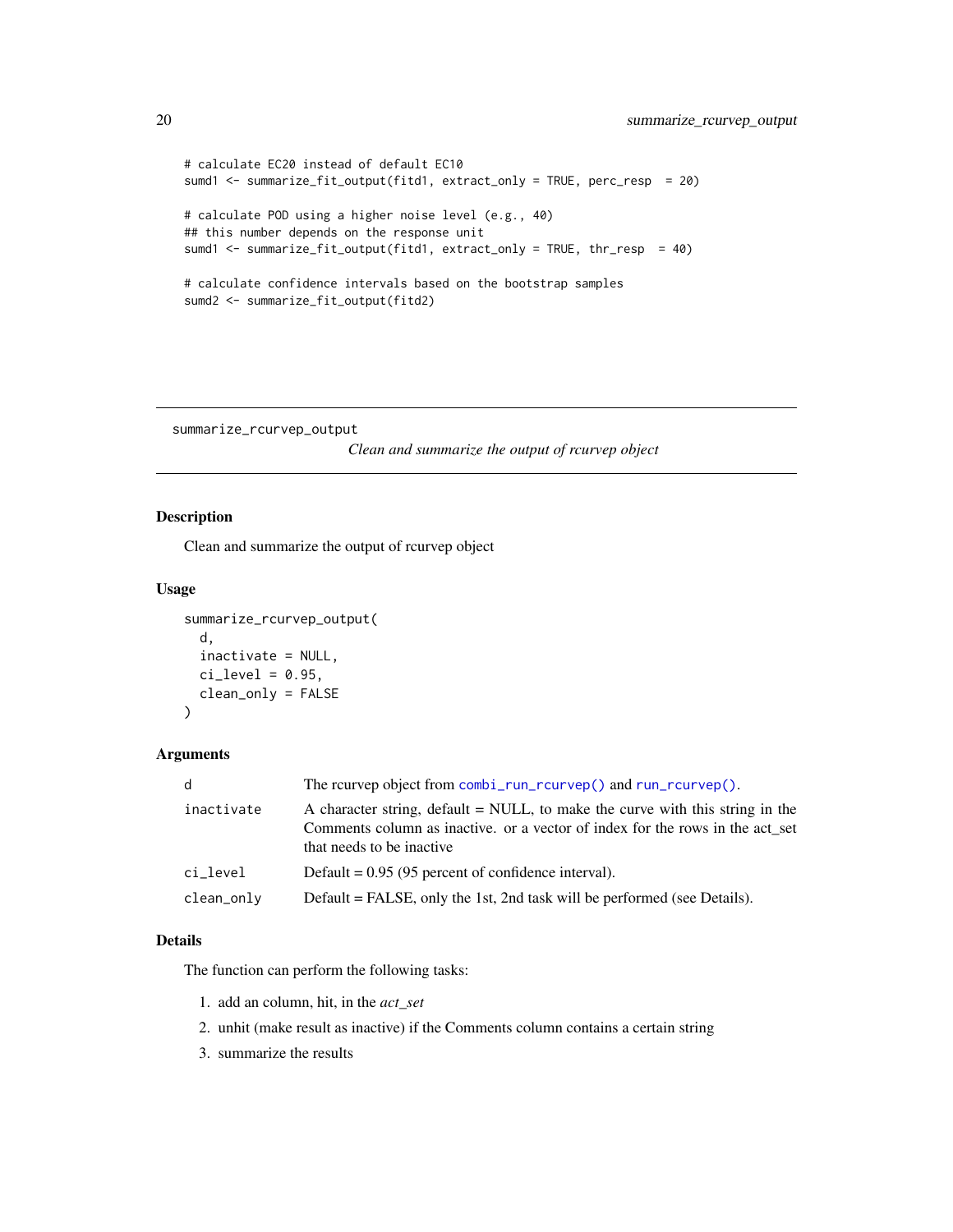#### <span id="page-20-0"></span>zfishbeh 21

The curve is considered as "hit" if its responses are monotonic after processing by Curvep. However, often, if the curve is "INVERSE" (yet monotonic) is not considered as an active curve. By using the information in the Comments column, we can "unhit" these cases.

When (clean\_only = FALSE, default), a tibble, act\_summary is generated with confidence intervals of the activity metrics. The quantile approach is used to calculate the confidence interval. For potency activity metrics, if value is NA, highest tested concentration is used in the summary. For other activity metrics, if value is NA, 0 is used in the summary.

#### Value

A list of named components: result and config (and act\_summary). The result and config are the copy of the input d (but with modifications if *inactivate* is not NULL). If (clean\_only = FALSE), an *act\_summary* is added.

Suffix meaning in column names in *act\_summary*: med (median), cil (lower end confidence interval), ciu (higher end confidence interval) Often used columns in *act\_summary*: n\_curves (number of curves used in summary), hit\_confidence (fraction of active in n\_curves)

# See Also

[combi\\_run\\_rcurvep\(\)](#page-2-1), [run\\_rcurvep\(\)](#page-16-1)

#### Examples

data(zfishbeh)

```
# original datasets
out <- combi_run_rcurvep(zfishbeh, n_samples = NULL, TRSH = c(5, 10))
out_res <- summarize_rcurvep_output(out)
```

```
# unhit when comment has "INVERSE"
out <- summarize_rcurvep_output(out, inactivate = "INVERSE")
```

```
# unhit for certain rows in act_set
out \leq summarize_rcurvep_output(out, inactivate = c(2,3))
```

```
# simulated datasets
out <- combi_run_rcurvep(zfishbeh, n_samples = 3, TRSH = c(5, 10))
out_res <- summarize_rcurvep_output(out)
```
<span id="page-20-1"></span>zfishbeh *Subsets of concentration response datasets from zebrafish neurotoxicity assays*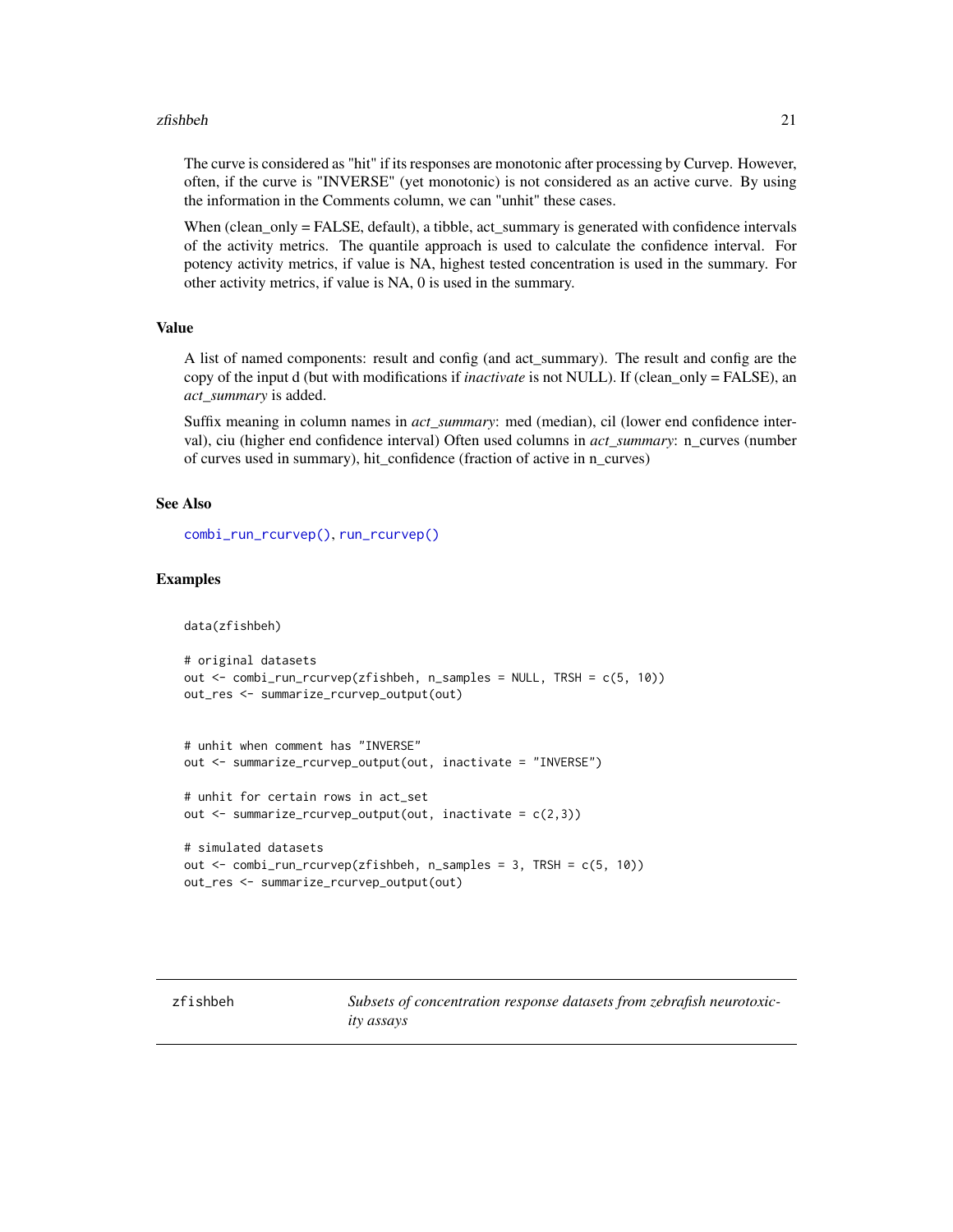# <span id="page-21-0"></span>Description

The datasets contain 11 toxicity endpoints and 2 chemicals. The responses have been normalized so that the baseline is 0.

# Usage

zfishbeh

# Format

A tibble with 2123 rows and 4 columns:

endpoint endpoint name

chemical chemical name + CASRN

conc concentrations in log10(M) format

resp responses after normalized using the vehicle control on each plate

# Source

Biobide study S-BBD-0017/15

<span id="page-21-1"></span>

| zfishdev | Subsets of concentration response datasets from zebrafish develop- |  |  |  |
|----------|--------------------------------------------------------------------|--|--|--|
|          | mental toxicity assays                                             |  |  |  |

# Description

The datasets contain 4 toxicity endpoints and 3 chemicals.

### Usage

zfishdev

# Format

A tibble with 96 rows and 5 columns:

endpoint endpoint name + at time point measured

chemical chemical name + CASRN

conc concentrations in log10(M) format

n\_in number of incidence

N number of embryos

#### Source

Biobide study S-BBD-00016/15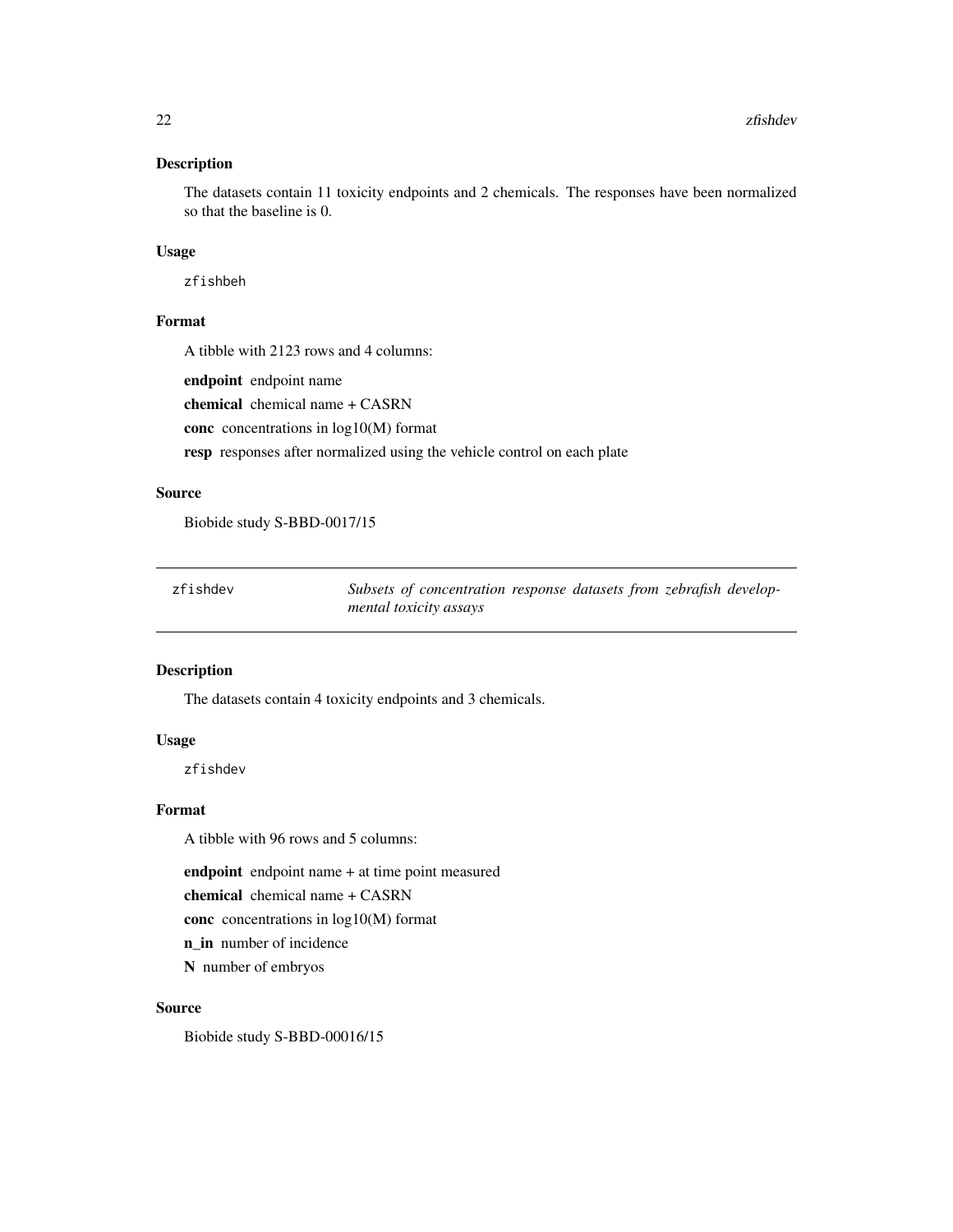<span id="page-22-0"></span>

# Description

The data is an rcurvep object from the [combi\\_run\\_rcurvep\(\)](#page-2-1). See [combi\\_run\\_rcurvep\(\)](#page-2-1) for the code to reproduce this dataset.

#### Usage

zfishdev\_act

# Format

A list of two named components: result and config. The result component is a list with one component: act\_set.

# See Also

[estimate\\_dataset\\_bmr\(\)](#page-8-1)

| zfishdev all | Full sets of concentration response datasets from zebrafish develop- |
|--------------|----------------------------------------------------------------------|
|              | mental toxicity assays                                               |

# Description

The datasets contain 4 toxicity endpoints and 32 chemicals.

# Usage

zfishdev\_all

#### Format

A tibble with 512 rows and 5 columns:

### Source

Biobide study S-BBD-00016/15

# See Also

[zfishdev](#page-21-1)